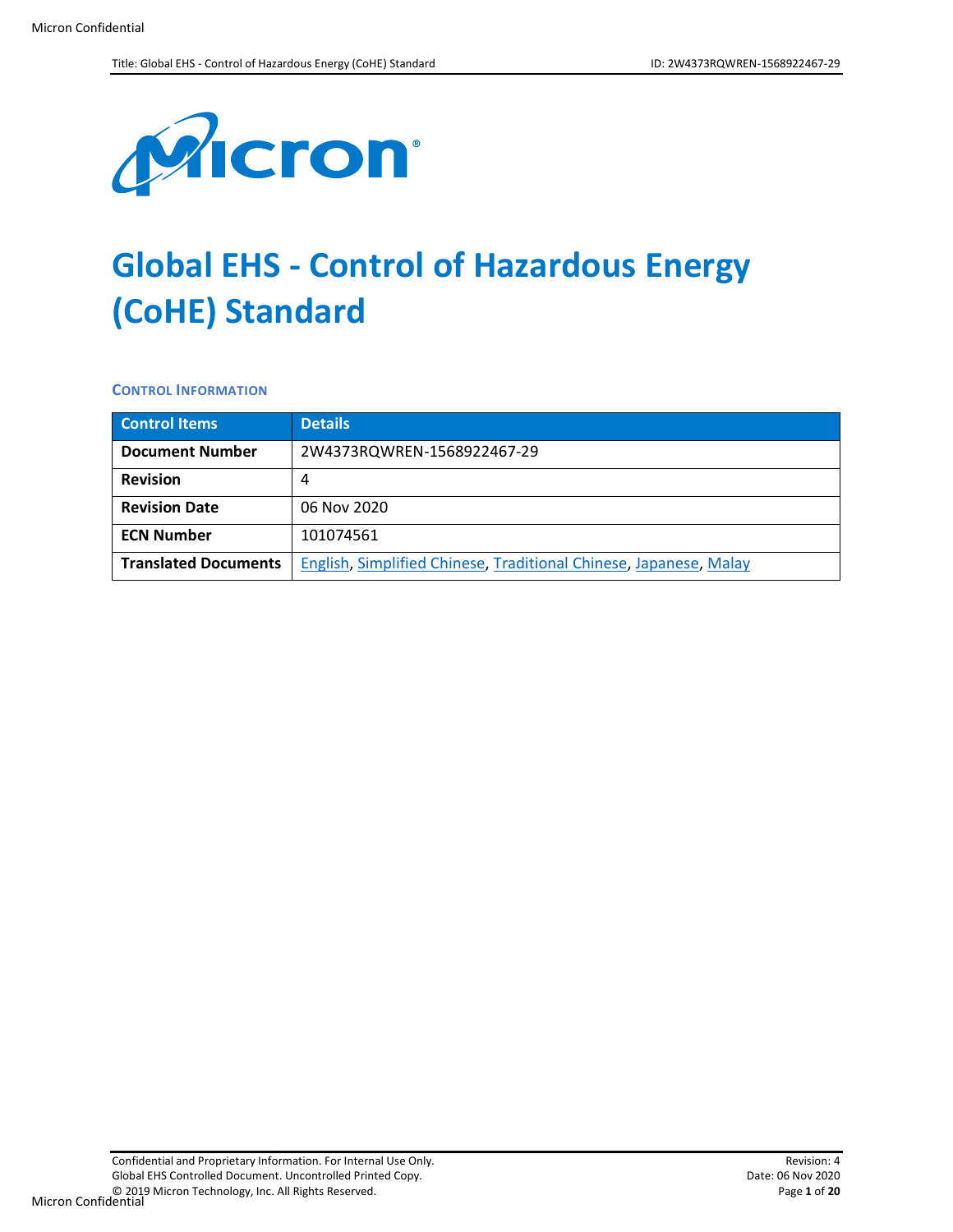# **Contents**

| 1 |       |  |  |
|---|-------|--|--|
| 2 |       |  |  |
| 3 |       |  |  |
| 4 |       |  |  |
| 5 |       |  |  |
| 6 |       |  |  |
|   | 6.1   |  |  |
|   | 6.2   |  |  |
|   | 6.3   |  |  |
|   | 6.3.1 |  |  |
|   | 6.3.2 |  |  |
|   | 6.3.3 |  |  |
|   | 6.3.4 |  |  |
|   | 6.3.5 |  |  |
|   | 6.3.6 |  |  |
|   | 6.3.7 |  |  |
|   | 6.3.8 |  |  |
|   | 6.3.9 |  |  |
|   | 6.4   |  |  |
|   | 6.5   |  |  |
|   | 6.6   |  |  |
|   | 6.7   |  |  |
|   | 6.8   |  |  |
|   | 6.9   |  |  |
|   | 6.10  |  |  |
|   | 6.11  |  |  |
|   | 6.12  |  |  |
|   | 6.13  |  |  |
| 7 |       |  |  |
| 8 |       |  |  |
| 9 |       |  |  |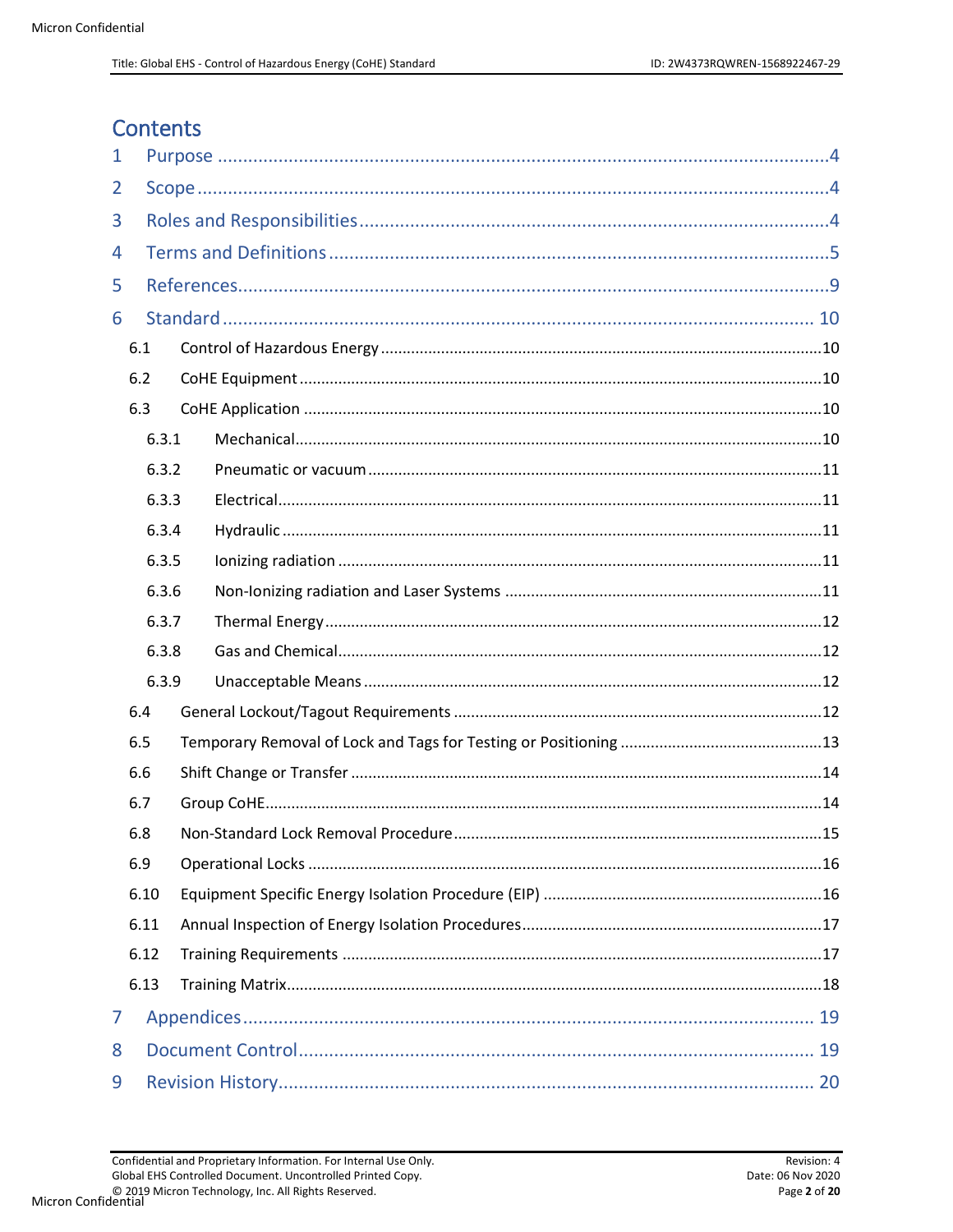# **Tables**

# Table of Figures

No table of figures entries found.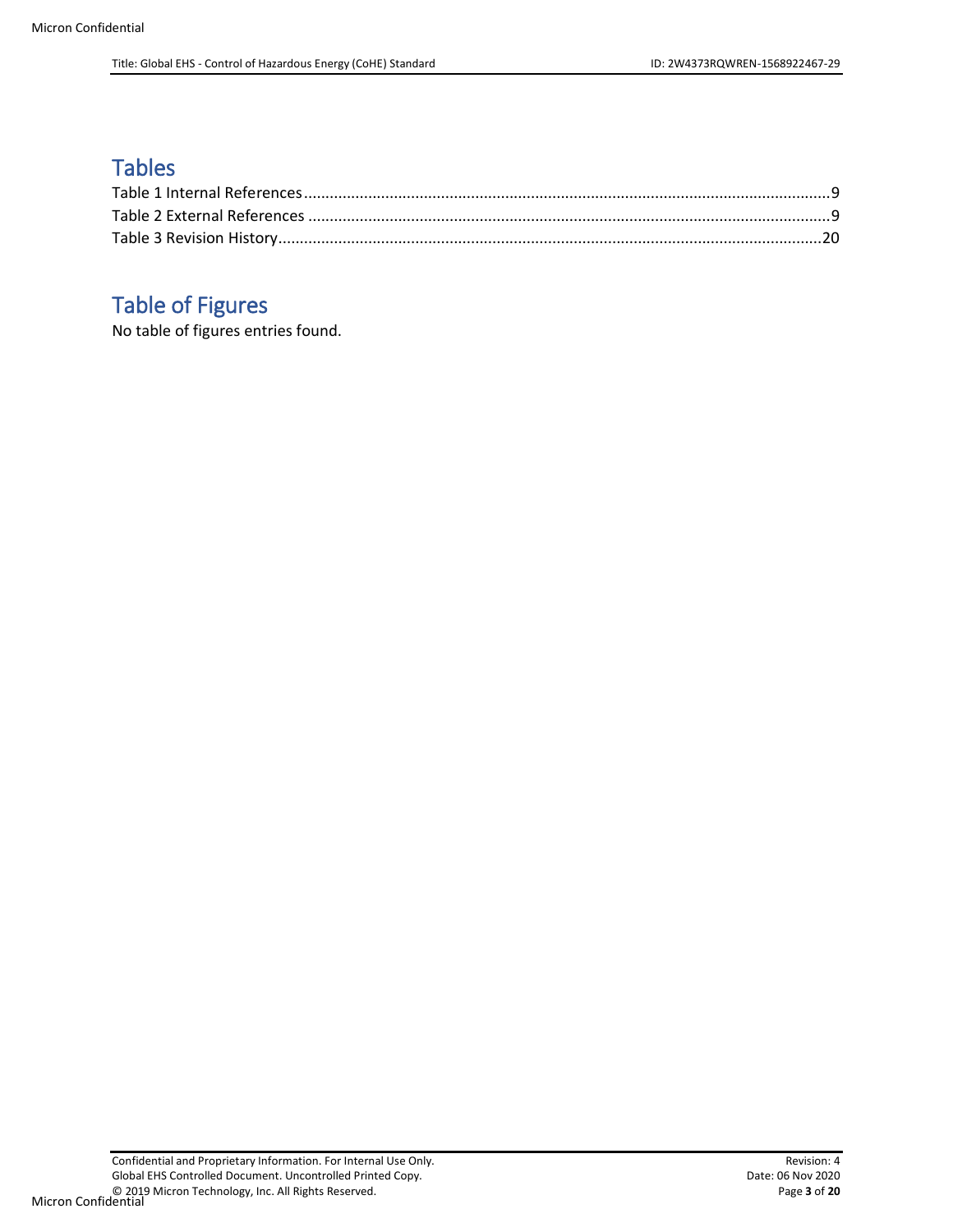# <span id="page-3-0"></span>1 Purpose

This document specifies the requirements for the placement of an injury and fatality prevention program to safeguard workers engaged in service or maintenance activities of equipment or machines where the release of energy may put them at serious risk.

# <span id="page-3-1"></span>2 Scope

| <b>Items</b>           | <b>Details</b>                                                                                                                                                                                                                                                                                                                                                                                                                                                                     |  |
|------------------------|------------------------------------------------------------------------------------------------------------------------------------------------------------------------------------------------------------------------------------------------------------------------------------------------------------------------------------------------------------------------------------------------------------------------------------------------------------------------------------|--|
| Site(s) Impacted       | All Micron and joint venture sites                                                                                                                                                                                                                                                                                                                                                                                                                                                 |  |
| <b>Target Audience</b> | All Micron team members and its partners, suppliers, vendors, contractor<br>employees working at Micron facilities.                                                                                                                                                                                                                                                                                                                                                                |  |
| Applicability          | This program applies to workers during servicing and/or maintenance of<br>equipment, machines, and systems when the control of hazardous energy is<br>required to ensure their safety. Controlling hazardous energy is required any time<br>a startup or release of energy could cause injury to workers. Hazardous energy<br>includes, but is not limited to, chemical, compressed gas, electrical, gravity,<br>hydraulic, mechanical, pneumatic, radiation, thermal, and vacuum. |  |

# <span id="page-3-2"></span>3 Roles and Responsibilities

| <b>Roles</b>        | <b>Responsibilities</b>                                                                                                                             |
|---------------------|-----------------------------------------------------------------------------------------------------------------------------------------------------|
| Affected<br>Workers | Be aware and knowledgeable of the intent and requirements of the Control of<br>$\bullet$<br>Hazardous Energy (CoHE) Program.                        |
|                     | Comply with EHS requirements applicable to their work and complete<br>applicable EHS training.                                                      |
|                     | Note: Failure to comply with EHS requirements can result in disciplinary actions up<br>to and including termination.                                |
| Authorized          | Be knowledgeable of the types of energies associated with equipment.                                                                                |
| Workers             | Work to applicable procedures and processes related to CoHE such as EIPs.<br>٠                                                                      |
|                     | Retain control of all equipment, systems or machinery while CoHE activities<br>are in progress.                                                     |
|                     | Work only under and control their personal red locks and tags.                                                                                      |
|                     | Maintain CoHE hardware in good condition.<br>٠                                                                                                      |
|                     | Complete Hazardous Energy Control and equipment-specific Energy Isolation<br>Procedures (EIPs) learning events prior to performing CoHE activities. |
|                     | Inform all the affected workers/relevant parties before LOTO application.<br>٠                                                                      |
|                     | Perform work as a Primary Authorized Worker (PAW) if applicable.                                                                                    |
|                     | Inform all the affected workers before removing LOTO devices upon<br>completion of work.                                                            |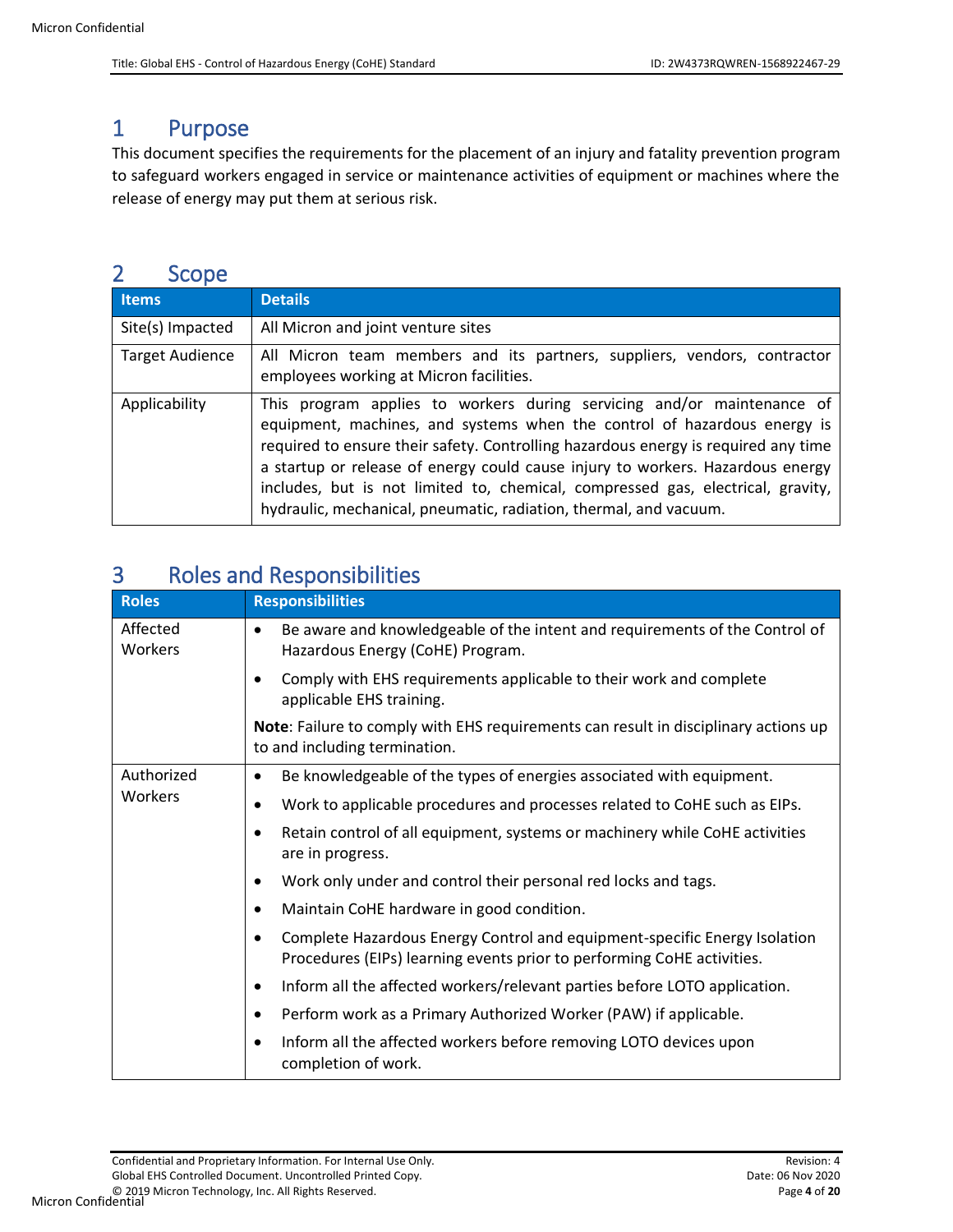| <b>Roles</b>                                      | <b>Responsibilities</b>                                                                                                                                                                                                                                                                                                                                                  |
|---------------------------------------------------|--------------------------------------------------------------------------------------------------------------------------------------------------------------------------------------------------------------------------------------------------------------------------------------------------------------------------------------------------------------------------|
|                                                   | Comply with EHS requirements applicable to their work and completing<br>applicable EHS training including RA/JHA.                                                                                                                                                                                                                                                        |
|                                                   | Note: Failure to comply with EHS requirements can result in disciplinary actions up<br>to and including termination.                                                                                                                                                                                                                                                     |
| Supervisors of<br>Authorized<br>Workers           | Ensure that only Authorized Workers (those individuals who are currently<br>$\bullet$<br>qualified and trained in the control of hazardous energy), apply and remove<br>locks and tags.                                                                                                                                                                                  |
| (Including - Tool<br>Owners / Fab<br>Support      | Ensure that workers who are found to have insufficient skills or understanding<br>$\bullet$<br>of CoHE requirements do not perform CoHE unless and until they are<br>adequately retrained.                                                                                                                                                                               |
| Equipment<br>Owners /<br><b>Facilities System</b> | The responsible equipment/system owners shall ensure that an inspection of<br>all EIPs is conducted at least annually.                                                                                                                                                                                                                                                   |
| Owners)                                           | Ensure that all safety equipment, including energy isolating devices, is stocked,<br>$\bullet$<br>stored, and maintained in a state of readiness and is available for worker use.                                                                                                                                                                                        |
|                                                   | Ensure that workers are following EIPs by routinely checking work in progress.<br>$\bullet$                                                                                                                                                                                                                                                                              |
| Site EHS /                                        | Work with management to ensure compliance with the CoHE program.<br>$\bullet$                                                                                                                                                                                                                                                                                            |
| Program Owner                                     | Ensure that the annual inspection is documented and communicated to<br>$\bullet$<br>involved workers.                                                                                                                                                                                                                                                                    |
|                                                   | Perform required training and retraining when required.<br>$\bullet$                                                                                                                                                                                                                                                                                                     |
|                                                   | Review all "non-standard" lock removals<br>$\bullet$                                                                                                                                                                                                                                                                                                                     |
| Hosts                                             | Communicate the expectations of this program to their contractors and<br>$\bullet$<br>vendors as appropriate                                                                                                                                                                                                                                                             |
| Contractors,<br>Vendors, and<br><b>Suppliers</b>  | Equipment supplier representatives, vendors, and contractors must follow<br>$\bullet$<br>their respective employer's EIPs when working on Micron equipment. Such<br>procedures shall follow legal requirements. Red locks and tags will be utilized<br>while working at a Micron site.                                                                                   |
|                                                   | Micron and vendor and contractor procedures shall not be in conflict. Where<br>$\bullet$<br>Micron workers are working with vendors or contractors and the procedures<br>are in conflict, a Micron Supervisor or manager shall approve any temporary<br>accommodations, and the procedures shall be revised for the purposes of the<br>joint work as directed by Micron. |
| <b>Global EHS</b>                                 | Maintain and ensure standards are accessible to sites.<br>$\bullet$                                                                                                                                                                                                                                                                                                      |

# <span id="page-4-0"></span>4 Terms and Definitions

| <b>Terms</b>    | <b>Definitions</b>                                                                                                                                                                                                                              |
|-----------------|-------------------------------------------------------------------------------------------------------------------------------------------------------------------------------------------------------------------------------------------------|
| Affected Worker | A worker whose job requires him/her to operate or use a machine or equipment<br>on which servicing, or maintenance is being performed under LOTO, or whose job<br>requires him/her to work in an area in which such servicing or maintenance is |
|                 | being performed.                                                                                                                                                                                                                                |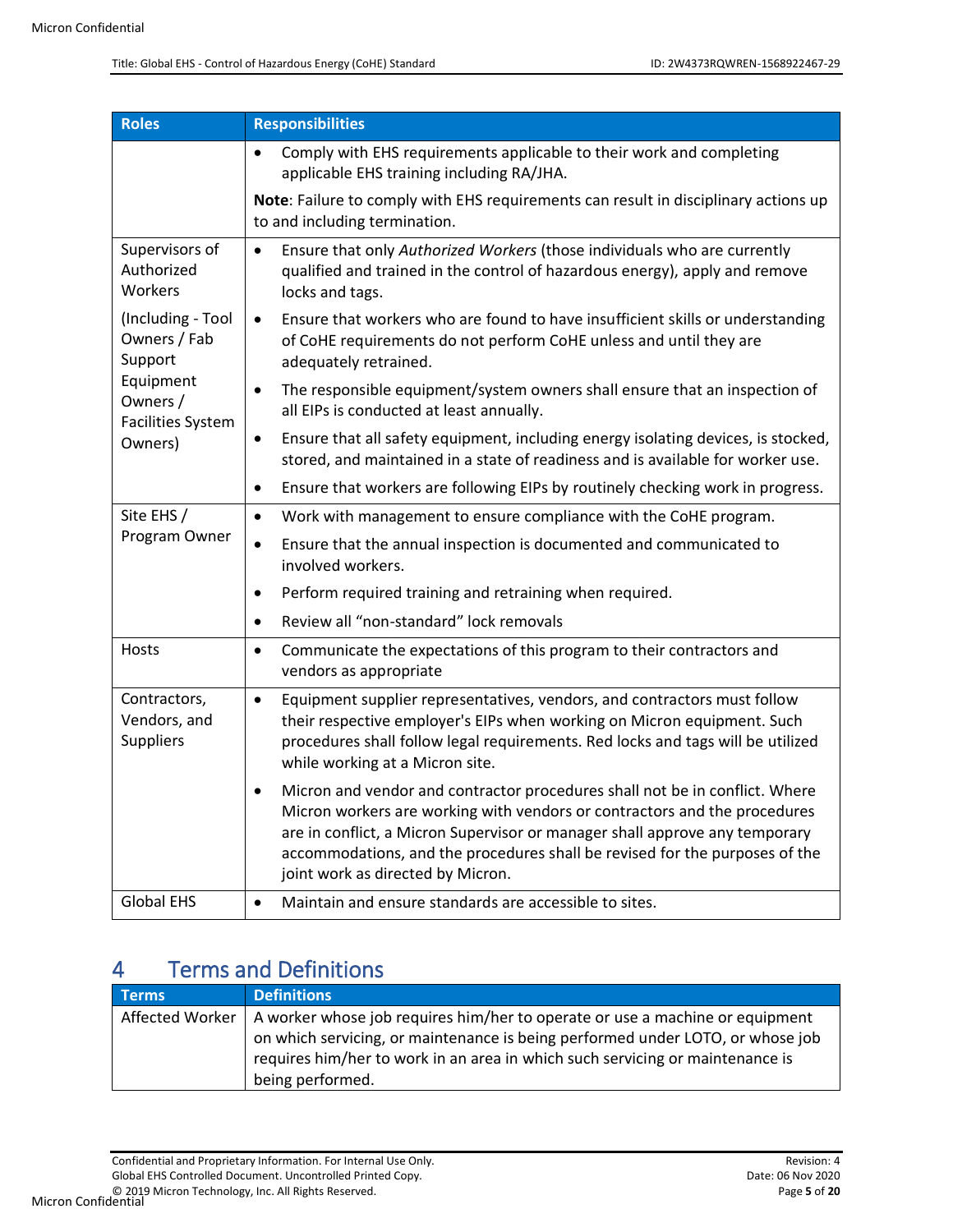| <b>Terms</b>        | <b>Definitions</b>                                                                             |
|---------------------|------------------------------------------------------------------------------------------------|
| Authorized          | An Authorized Worker is a trained person who applies lockout devices to                        |
| Worker              | equipment or systems in order to perform service or maintenance on that                        |
|                     | equipment or system. The authorized worker shall have the knowledge and skills                 |
|                     | necessary for identifying the source of hazardous energies and the safe                        |
|                     | application, use and removal of energy isolating/LOTO devices. Authorized                      |
|                     | Worker must be certified to the lockout/tagout procedure for the work that he or               |
|                     | she performs.                                                                                  |
| Authorized          | An authorized Worker is one who applies lockout devices to electrical equipment                |
| Worker (for         | or power distribution system in order to perform service or maintenance on that                |
| electrical work)    | equipment or system. The authorized Worker has demonstrated skills and                         |
|                     | knowledge related to the construction and operation of the electrical equipment                |
|                     | and installations and has received training to identify and avoid the electrical               |
|                     | hazards that might be present with respect to that equipment or work method.                   |
|                     | The authorized worker shall have:                                                              |
|                     | The skills and techniques necessary to distinguish exposed live parts from                     |
|                     | other parts of electric equipment,                                                             |
|                     |                                                                                                |
|                     | The clearance distances specified in 1910.333(c) and the corresponding<br>$\bullet$            |
|                     | voltages to which the authorized worker will be exposed                                        |
| Capable of          | Equipment is considered capable of being locked out if it has an energy isolating              |
| <b>Being Locked</b> | device that meets one of the following:                                                        |
|                     | It has a built-in locking mechanism that can be used with a standard padlock,<br>$\bullet$     |
|                     | or                                                                                             |
|                     | It has a feature that will accept a standard multi-lock hasp that will prevent it<br>$\bullet$ |
|                     | from being turned to the energized position, or                                                |
|                     |                                                                                                |
|                     | It can be locked without needing to be dismantled and rebuilt and without<br>$\bullet$         |
|                     | damage or permanent alteration. For example, a chamber lid lift can be                         |
|                     | blocked with a clamshell that accepts a lock.                                                  |
| Danger Tag          | A device identifying the worker who installed a lock; the tag must be filled out               |
|                     | legibly with adequate information to allow the worker to be identified and                     |
|                     | contacted. Tags and their means of attachment must withstand workplace                         |
|                     | conditions. Tags used at Micron must have signal words at the top. In lockout, the             |
|                     | signal word "DANGER" is reserved for control of hazardous energy. Other verbiage               |
|                     | should include: Do Not start, Do Not Open, Do Not Close, Do Not Energize, Do Not               |
|                     | Operate.                                                                                       |
| Danger Zone         | The area or workspace where, if there is a release of hazardous energy, potential              |
|                     | injury could occur. Examples include:                                                          |
|                     | Electrical work areas where a person could receive an electric shock or be<br>$\bullet$        |
|                     |                                                                                                |
|                     | exposed to an arc flash/blast if the electrical energy inadvertently became re-                |
|                     | energized                                                                                      |
|                     | Hazardous chemical line work areas where a person could be exposed to<br>٠                     |
|                     | hazardous liquids, vapors, gases, or mists if the line is inadvertently opened                 |
|                     | and chemicals leak out                                                                         |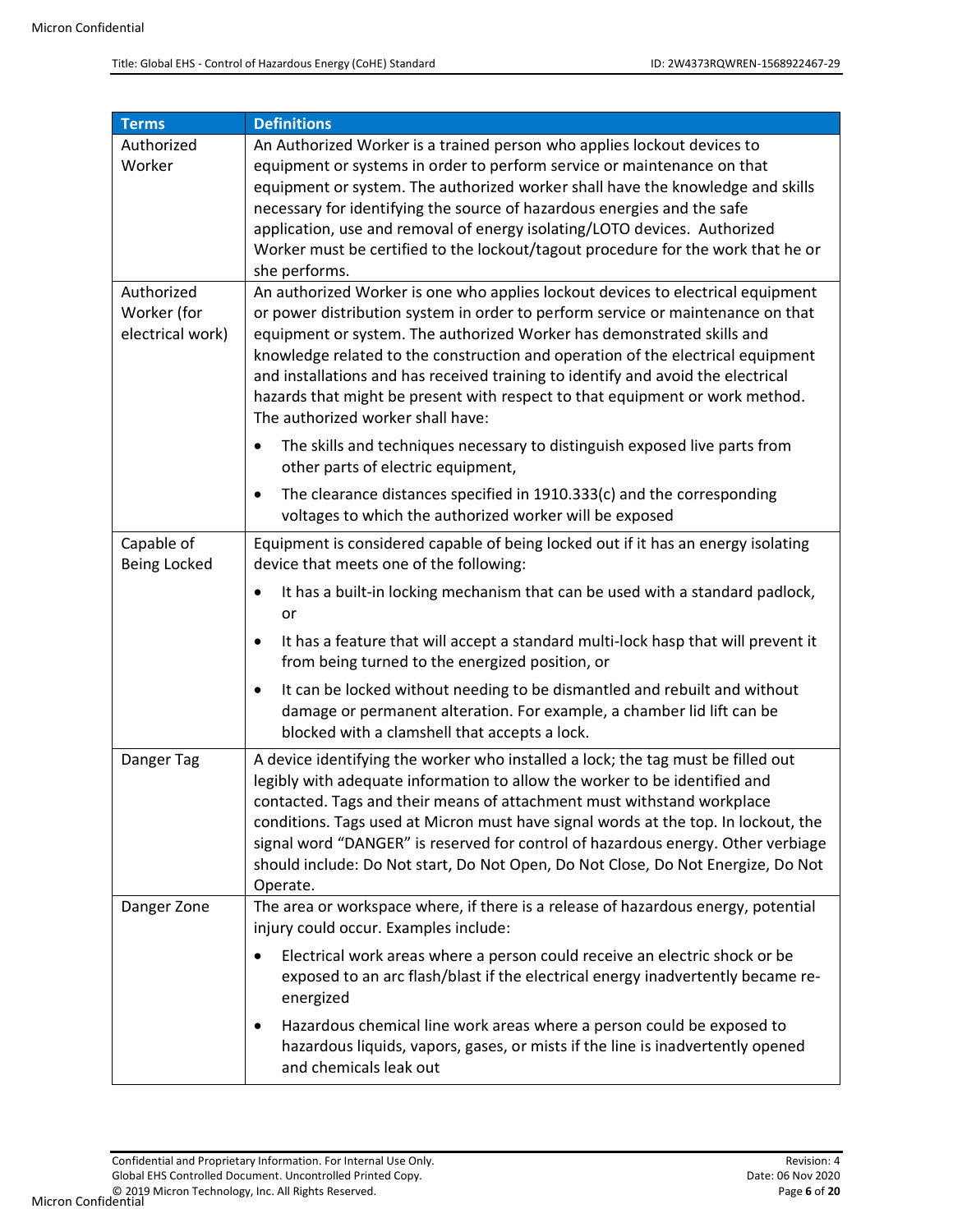| <b>Terms</b>                                               | <b>Definitions</b>                                                                                                                                                                                                                                                                                                                                                                                                                                                                                                                                                                                                                                                                                                                                                                                                                                                                                                                                                                                                                           |
|------------------------------------------------------------|----------------------------------------------------------------------------------------------------------------------------------------------------------------------------------------------------------------------------------------------------------------------------------------------------------------------------------------------------------------------------------------------------------------------------------------------------------------------------------------------------------------------------------------------------------------------------------------------------------------------------------------------------------------------------------------------------------------------------------------------------------------------------------------------------------------------------------------------------------------------------------------------------------------------------------------------------------------------------------------------------------------------------------------------|
|                                                            | Mechanical work areas with the potential for crushing, pinching, cutting,<br>snagging, or puncturing                                                                                                                                                                                                                                                                                                                                                                                                                                                                                                                                                                                                                                                                                                                                                                                                                                                                                                                                         |
| De-energization                                            | Equipment is de-energized when the working potential is completely depleted,<br>discharged, or the equipment has been returned to a non-hazardous state.                                                                                                                                                                                                                                                                                                                                                                                                                                                                                                                                                                                                                                                                                                                                                                                                                                                                                     |
| Energized                                                  | Connected to an energy source or containing residual or stored energy                                                                                                                                                                                                                                                                                                                                                                                                                                                                                                                                                                                                                                                                                                                                                                                                                                                                                                                                                                        |
| <b>Energy Control</b><br>Point                             | The point at which hazardous energy flow can be effectively and positively blocked<br>so that it can no longer cause injury or loss of resources. There may be more than<br>one Energy Control Point.                                                                                                                                                                                                                                                                                                                                                                                                                                                                                                                                                                                                                                                                                                                                                                                                                                        |
| <b>Energy Isolating</b><br>Device                          | A mechanical device that physically prevents the transmission or release of energy<br>including, but not limited to, the following: a manually-operated electrical circuit<br>breaker, a disconnect switch, a manually-operated switch by which the conductors<br>of a circuit can be disconnected from all ungrounded supply conductors (in<br>addition, no pole can be operated independently), a valve, a block or any similar<br>device used to block or isolate energy.<br>Note: Push buttons, selector switches, software, and other control circuit type<br>devices are not energy isolating devices.                                                                                                                                                                                                                                                                                                                                                                                                                                 |
| <b>Energy Isolation</b><br>Procedures<br>(EIPs)            | A detailed procedure for isolating hazardous energy sources on a specific piece of<br>equipment or system                                                                                                                                                                                                                                                                                                                                                                                                                                                                                                                                                                                                                                                                                                                                                                                                                                                                                                                                    |
| <b>Energy Source</b>                                       | Includes, but is not limited to:                                                                                                                                                                                                                                                                                                                                                                                                                                                                                                                                                                                                                                                                                                                                                                                                                                                                                                                                                                                                             |
| Hasp, or Multi-                                            | Mechanical - moving links, bars, chains, belts, sliders, wheels, shafts, gates,<br>$\bullet$<br>rams, blades, pistons, robotic movement etc.<br>Pneumatic/vacuum- Operated by pressurized air or gas which is above<br>ambient air pressure or under vacuum condition.<br>Electrical - potentially hazardous voltage (> 50 volts), hazardous static<br>electrical potentials, or hazardous energy stored in a battery or capacitor.<br>Hydraulic - High pressure fluid, high temperature fluid<br>Ionizing radiation - including x-ray, gamma-rays, alpha and beta particles and<br>radioactive sources.<br>Non-ionizing radiation - including radio frequency (RF), ultraviolet light, laser<br>and magnetic fields<br>Thermal - very hot or very cold temperatures (e.g., < 32F/0C or > 140F/60C)<br>Gas and Chemical - reactive, corrosive, flammable, radioactive, poisons,<br>oxidizer materials or other hazardous production materials (HPM)<br>A device that allows multiple locks to be attached to a single Energy Isolation Point |
| Lock Hasp                                                  |                                                                                                                                                                                                                                                                                                                                                                                                                                                                                                                                                                                                                                                                                                                                                                                                                                                                                                                                                                                                                                              |
| Hazardous<br>Production<br>Material (HPM)<br>Impracticable | A solid, liquid or gas that has a degree of hazard rating in Health, Flammability or<br>Reactivity of Class 3 or 4 as ranked by National Fire Protection Agency (NFPA) 704<br>Hazard Diamond, and that is used directly in research, laboratory or production<br>processes that have as their end product materials that are not hazardous.<br>Source: International Code Council, 2011, Section 4<br>A LOTO that cannot be performed due to equipment, engineering, or work                                                                                                                                                                                                                                                                                                                                                                                                                                                                                                                                                                 |
|                                                            | environment difficulties that would increase the potential hazard to workers who<br>perform the LOTO or equipment or process design that does not allow for isolation<br>of hazardous energy. This does not include convenience or production impact.                                                                                                                                                                                                                                                                                                                                                                                                                                                                                                                                                                                                                                                                                                                                                                                        |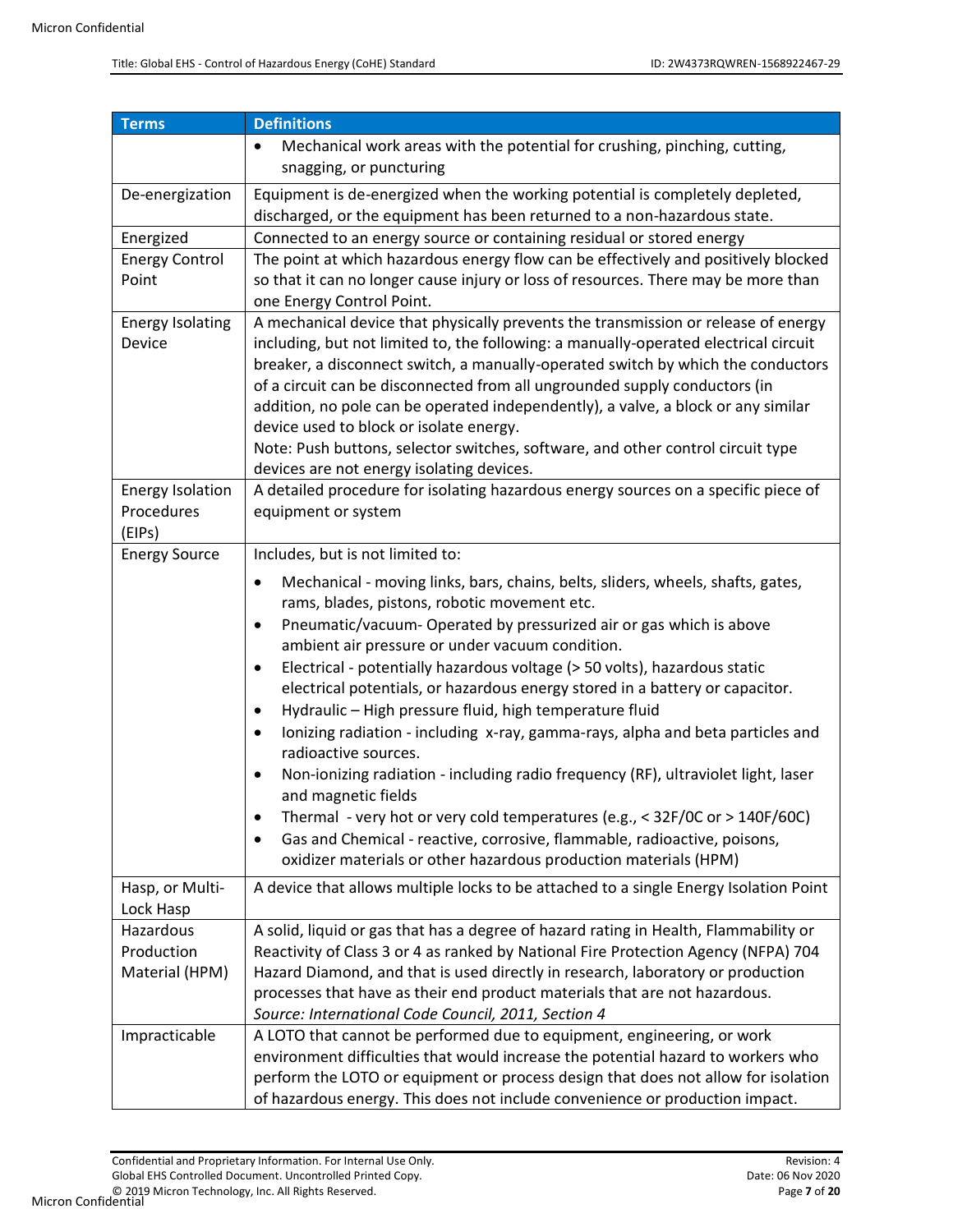| <b>Terms</b>           | <b>Definitions</b>                                                                                                                                                      |
|------------------------|-------------------------------------------------------------------------------------------------------------------------------------------------------------------------|
| Injury                 | Harm to any part of the body, either acute or chronic, caused by a traumatic or                                                                                         |
|                        | undesired event e.g. a fall from height, being struck by an object, ergonomic                                                                                           |
|                        | injuries, chemical exposure, occupational illnesses, etc.                                                                                                               |
| Lock                   | A device such as red single keyed lock using a positive means to hold an energy                                                                                         |
|                        | isolating device in the safe position and prevent the energizing of a machine or                                                                                        |
|                        | equipment. (Included are blank flanges and bolted slip blinds.) All locks used for                                                                                      |
|                        | the control of hazardous energy must be identified by the color red, and locks so                                                                                       |
|                        | identified are reserved for control of hazardous energy. No other locks used on                                                                                         |
|                        | site are allowed to have red bodies or be substantially red or have red bases,                                                                                          |
|                        | bands, or other markings that could lead to confusion. A department may identify<br>locks used for other purposes such as administrative control, by a color other than |
|                        | red, see Operational Locks below.                                                                                                                                       |
| Lock Box               | A commercially available box designed for the purpose of controlling a key or set                                                                                       |
|                        | of keys, by placing a lock on the box. Lock boxes shall be substantial enough to                                                                                        |
|                        | prevent entry. Lock boxes must be capable of being locked out with a hasp or                                                                                            |
|                        | other means of attachment to which, or through which, a lock and/or multi-lock                                                                                          |
|                        | hasp can be affixed.                                                                                                                                                    |
| Lockout                | The placement of a physical restraint energy isolating device which ensures that                                                                                        |
|                        | the equipment cannot be operated or release a hazardous energy                                                                                                          |
| Lockout Device         | A lockout device consists of two items:                                                                                                                                 |
|                        | A red lock that is individually keyed                                                                                                                                   |
|                        | A tag with the signal word "Danger" and one of the following Do Not start, Do                                                                                           |
|                        | Not Open, Do Not Close, Do Not Energize, Do Not Operate as the situation                                                                                                |
|                        | requires to ensure continued de-energization                                                                                                                            |
| Lockout/Tagout         | The placement of a lock and tag on an energy isolating device, in accordance with                                                                                       |
| (LOTO)                 | an established procedure (EIP), ensuring that the energy isolating device and the                                                                                       |
|                        | equipment being controlled cannot be operated until the lock is removed.                                                                                                |
| Operational            | The placement of a lock and tag on an energy isolating device for the purpose of                                                                                        |
| Locks                  | preventing equipment from being operated, but not for control of hazardous                                                                                              |
|                        | energy as covered by this procedure, nor for the protection of personnel.                                                                                               |
|                        | Operational locks are typically used to prevent the operation of equipment that                                                                                         |
|                        | does not meet operational parameters. If a worker is required to place any part of<br>his/her body into an area where a Danger Zone exists, he/she must utilize CoHE    |
|                        | procedures for that system, equipment, and/or machinery, including applicable                                                                                           |
|                        | locks.                                                                                                                                                                  |
| <b>Other Workers</b>   | People working in an area where energy isolation occurs, but who do not operate                                                                                         |
|                        | or service/maintain the equipment isolated. "Other Workers" are not authorized                                                                                          |
|                        | to perform work on locked out equipment where they may be exposed to a                                                                                                  |
|                        | hazard. The role of "other workers" is to leave locked out equipment alone.                                                                                             |
| Primary                | Authorized Worker who has been designated to place locks and tags in a Group                                                                                            |
| Authorized             | CoHE and is responsible for placing the keys from a Group CoHE in the lock box.                                                                                         |
| Worker (PAW)           |                                                                                                                                                                         |
| <b>Risk Assessment</b> | A procedure through which knowledge and experience of design, use, incidents                                                                                            |
| (RA)                   | and accidents and harm are brought together to measure risks for specified                                                                                              |
|                        | scenarios of the equipment being assessed. Risk assessment includes determining                                                                                         |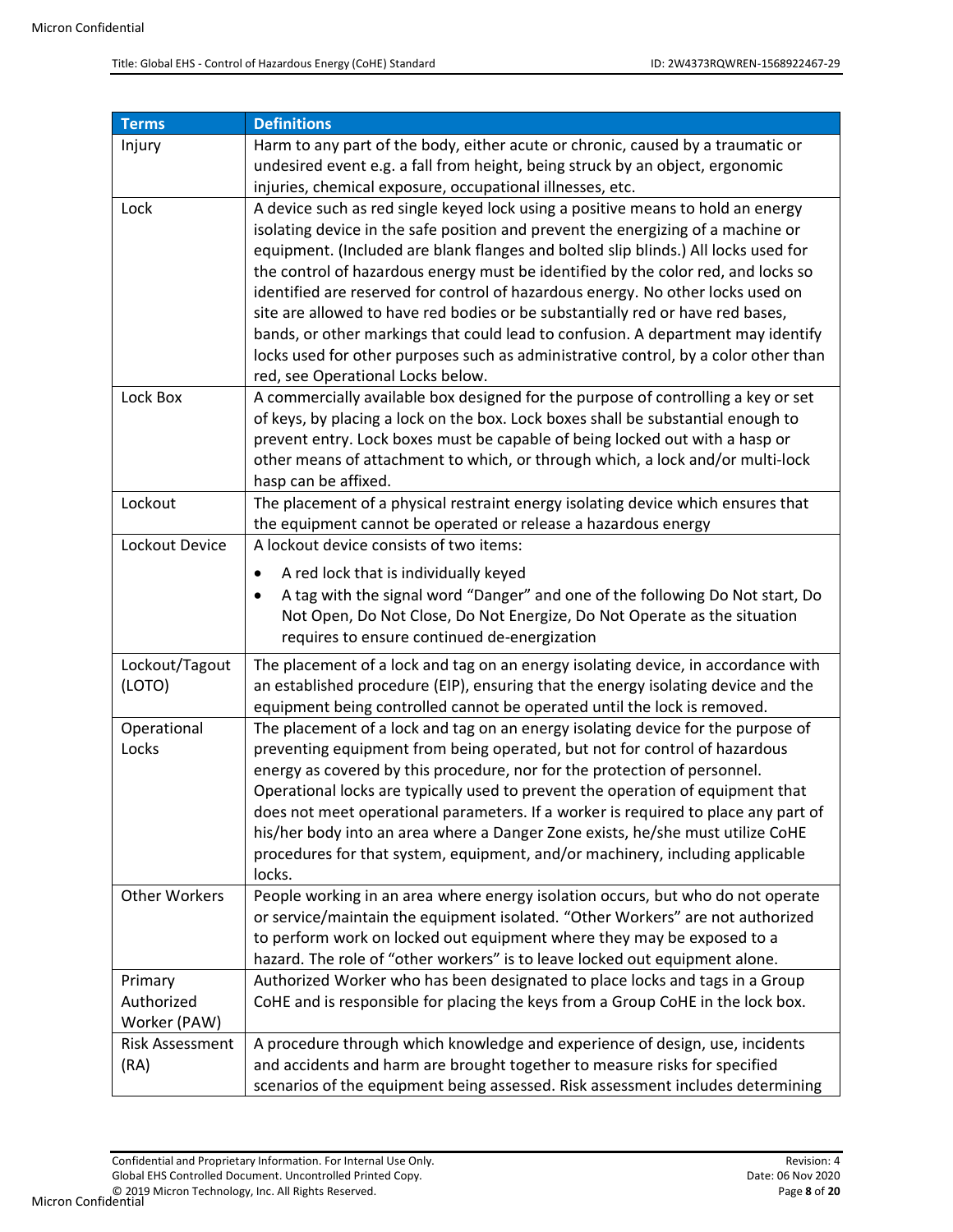| <b>Terms</b>       | <b>Definitions</b>                                                                      |  |
|--------------------|-----------------------------------------------------------------------------------------|--|
|                    | the limits of machinery, hazard identification, and risk estimation.                    |  |
|                    | Source: International SEMI Tech, 2015                                                   |  |
| Servicing and/or   | Servicing and maintenance activities which may include workplace activities such        |  |
| Maintenance        | as constructing, installing, setting up, adjusting, inspecting modifying, and           |  |
|                    | maintaining and/or servicing machines or equipment. Additional activities include       |  |
|                    | lubrication; cleaning; un-jamming of machines or equipment; and adjusting or            |  |
|                    | equipment changes, where the worker may be exposed to the unexpected                    |  |
|                    | energization or startup of the equipment or releases of hazardous energy.               |  |
| Tagout             | The placement of a DANGER tag on an energy-isolating device to indicate that the        |  |
|                    | equipment must not be operated                                                          |  |
| <b>Team Member</b> | A Micron Employee                                                                       |  |
| <b>Three Point</b> | Prior to using the meter to ensure zero energy, ensure that the meter is                |  |
| check              | functioning properly both before and after testing the isolated energy source by        |  |
| instructions for   | conducting the following:                                                               |  |
| the person         | When there is a risk of electric shock when working in areas that are not touch         |  |
| performing         | safe, don the appropriate electrical PPE in accordance with NFPA 70e.                   |  |
| lockout of         | Set the voltage scale to the appropriate voltage and test on a known-voltage            |  |
| electrical         | source such as an electrical outlet.                                                    |  |
| supplies           | Confirm that the electrical energy that has been isolated with the voltmeter to         |  |
|                    | confirm zero energy.                                                                    |  |
|                    | Check the meter with a known voltage such as an electrical outlet again to<br>$\bullet$ |  |
|                    | confirm proper operation of the meter.                                                  |  |
| Worker             | A Micron Employee or contractor, who install, operate, maintain, service,               |  |
|                    | decontaminate or disassemble equipment.                                                 |  |
|                    | Source: International SEMI Tech, 2012                                                   |  |
|                    |                                                                                         |  |

# <span id="page-8-1"></span><span id="page-8-0"></span>5 References

#### *Table 1 Internal References*

| <b>Title</b>                                    | <b>Link</b>                            |
|-------------------------------------------------|----------------------------------------|
| Lockout/Tagout Group Permit Form                | TEDSZF665RUJ-2038493890-232            |
| Non-Standard Lock Removal Process               | http://web.micron.com/NonStdLckRemove/ |
| <b>EIP Annual Review Form</b>                   | http://web.micron.com/EIPAnnualReview/ |
| Global EHS - Control of Hazardous Energy - eLRN | TEDSZF665RUJ-2038493890-5              |

### *Table 2 External References*

<span id="page-8-2"></span>

| <b>Title</b>                                                     | <b>Link</b> |                                                                                       |  |
|------------------------------------------------------------------|-------------|---------------------------------------------------------------------------------------|--|
| 29 CFR 1910.147, Control of Hazardous Energy<br>(Lockout/Tagout) |             | http://www.osha.gov/pls/oshaweb/owadisp.sho<br>w document?p table=STANDARDS&p_id=9804 |  |
| 29 CFR 1910 Subpart S, Electrical                                |             | http://www.osha.gov/pls/oshaweb/owadisp.sho<br>w document?p table=STANDARDS&p id=9878 |  |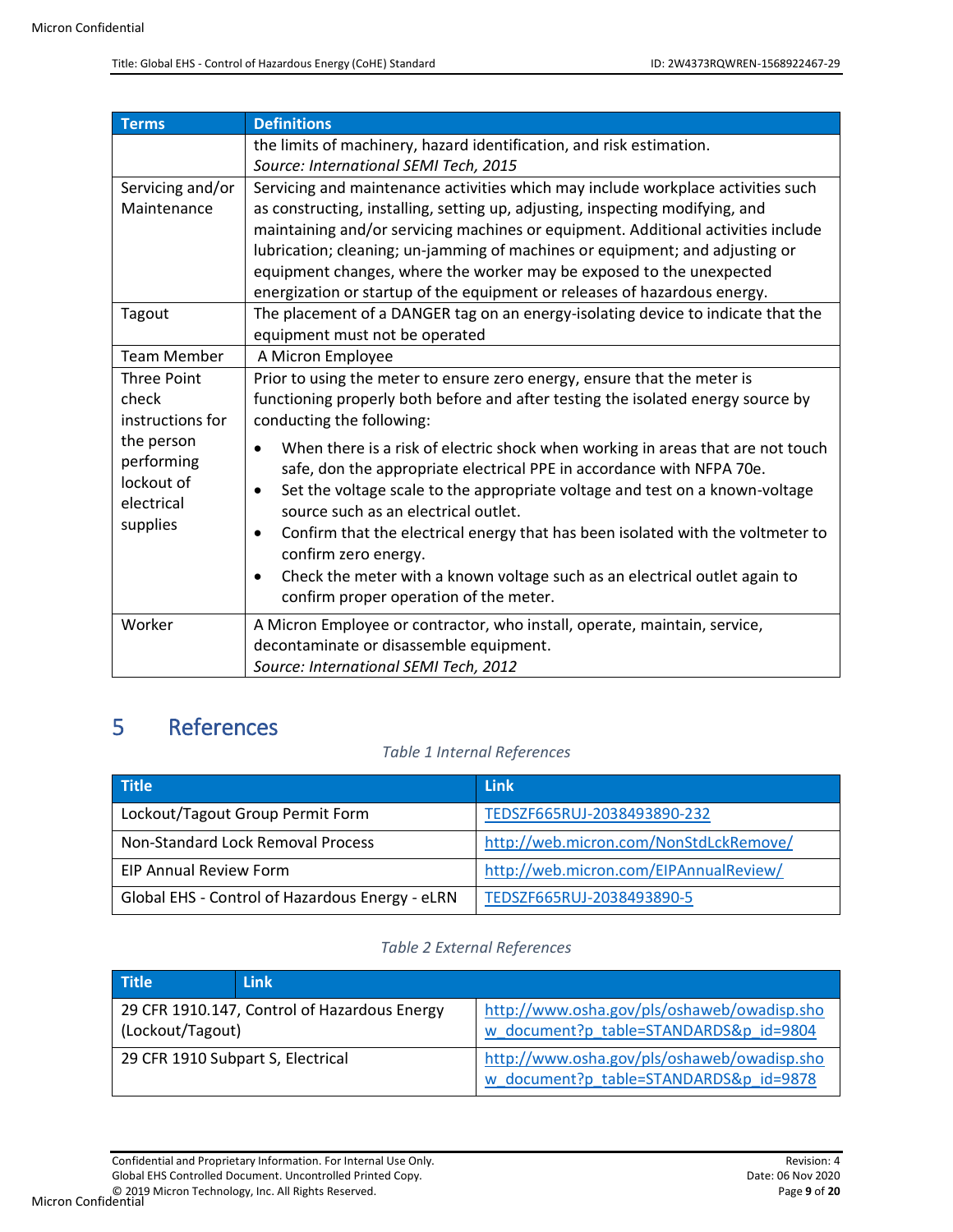# <span id="page-9-0"></span>6 Standard

# <span id="page-9-1"></span>6.1 Control of Hazardous Energy

Control of hazardous energy is the practice of utilizing locks and tags to prevent injury to workers who perform maintenance activities in the Danger Zone. Controlling hazardous energy is required any time a startup or release of energy could cause injury to workers. Hazardous energies include, but are not limited to, chemical, compressed gas, electrical, hydraulic, mechanical, pneumatic, radiation, and thermal.

- Control of hazardous energy does not apply to the following activities:
	- $\circ$  If the worker is capable of controlling all hazards by unplugging the equipment and the plug is in the exclusive control of the worker. This only applies to electrical energy that can be controlled by removing the plug.
	- o Electrical work less than 50 volts
	- o Troubleshooting that is conducted with the worker outside of the "Danger Zone".
- No worker shall interfere with another person's lockout device or try to start any equipment under someone else's lockout device.

### <span id="page-9-2"></span>6.2 CoHE Equipment

- Red locks with a single key shall be used by all Authorized Workers to perform energy isolation.
- Red locks and tags must be used solely for energy isolation.
- A DANGER tag must be used when a lock is placed. A lockout device consists of the red lock and the DANGER tag as described in the definitions.
- During maintenance where CoHE is required, the key must remain with the individual who applies the lock and tag.
- Locks and tags shall be installed and removed by the same person. Removing another person's lock and/or tag is a violation of procedure and could result in disciplinary action.
- EHS is permitted to remove locks following the "[Non-Standard Lock Removal Process](#page-8-0)".

### <span id="page-9-3"></span>6.3 CoHE Application

Lockout devices are applied to energy isolating devices any time the potential exists for exposure to hazardous energy, inadvertent startup or release of stored energy that may cause injury to personnel. The following are some examples of when energy sources are isolated on semi-conductor processing equipment. This is not meant to be an inclusive list:

#### <span id="page-9-4"></span>6.3.1 Mechanical

For charged spring system, carefully release energy from springs that are still compressed or block the parts that may move. Stop and block machine parts and ensure that they do not recycle. Block parts that might move due to gravity.

Mechanical robot systems must be locked out when covers or guards are removed to allow access into the robot-restricted envelope.

**Exception**: When teach mode or service mode is used where the equipment meets the slow speed requirements of ANSI/RIA R15.06. Use caution and follow manufacturer recommendations.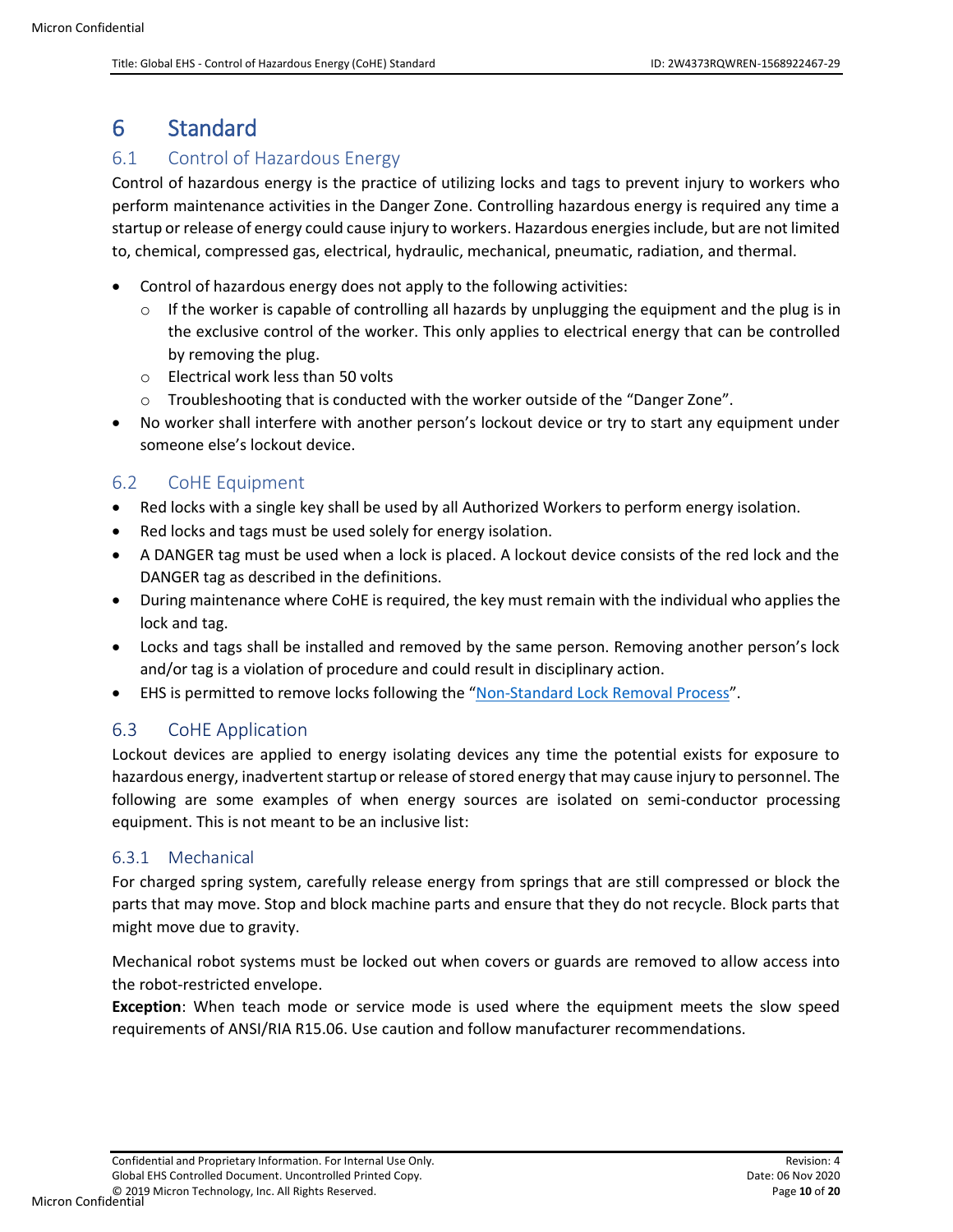#### <span id="page-10-0"></span>6.3.2 Pneumatic or vacuum

Valves on hazardous compressed air / pressurized gas / vacuum systems must be locked out if the system becomes open due to maintenance at the equipment or on the gas system. For compressed air system, shut off the valve and bleed off the excess air.

**Note**: For a valve to be considered capable of being locked there must be a lockable valve, a locking valve cover, or a valve cover that prevents the line from being reconnected during isolation.

#### <span id="page-10-1"></span>6.3.3 Electrical

Electrical circuits in excess of 50V must be locked out and tagged out(LOTO) if there is the potential for contact with any un-insulated, live electrical parts or stored electrical energy. It shall be verified that, after applying LOTO, the equipment cannot be started back up by equipment operating controls like push buttons, selector switches, or electrical interlocks. Use an adequately rated portable electrical meter to test that the circuit/parts are de-energized. For electrical systems over 1000 volts, a non-contact test instrument may be used to confirm that the circuit/parts are deenergized.

After locking out the energy source, any stored or induced energy present in the equipment shall be discharged through grounding the parts to the nearest ground/earth terminal.

Where the equipment receives electrical power from multiple external sources, determine all such sources of electrical supply to the specific equipment and perform individual LOTO for each power supply source.

#### <span id="page-10-2"></span>6.3.4 Hydraulic

Hydraulic system may contain potentially hazardous high pressure or high temperature fluids that requires to be locked out. Set the valves in the closed position and apply LOTO. Bleed off the excess liquid by opening the pressure relief valve.

#### <span id="page-10-3"></span>6.3.5 Ionizing radiation

Ionizing radiation consists of energy that is propagated in the form of X-rays, Gamma rays, alpha and beta particles, high speed electrons, neutrons, protons and other nuclear particles. The operation of the radiation producing equipment shall be stopped and locked out. Protecting shield shall be in place and covers closed. Ensure that the radiation material is handled as per manufacturer instruction. Team members working with or near ionizing radiation sources shall be certified and registered as per local authority regulations, where applicable. The licensed team member shall wear personal monitoring device(TLD badge) at all times when working on radiation equipment as per Micron site operating procedure, where applicable.

#### <span id="page-10-4"></span>6.3.6 Non-Ionizing radiation and Laser Systems

Team members working with or near non – ionizing radiation sources shall be trained and certified as per local authority and Micron site standards. Safety interlocks, shields, protective covers, laser curtains shall be provided as required. The laser equipment must be stopped and LOTO applied to the power source. Eye, face and skin protection may be required based on the hazards associated with the respective non – ionizing radiation.

All work on laser systems with the covers open or removed must be performed under CoHE conditions, unless it is necessary to have the system energized to perform the work (e.g., beam tube alignments).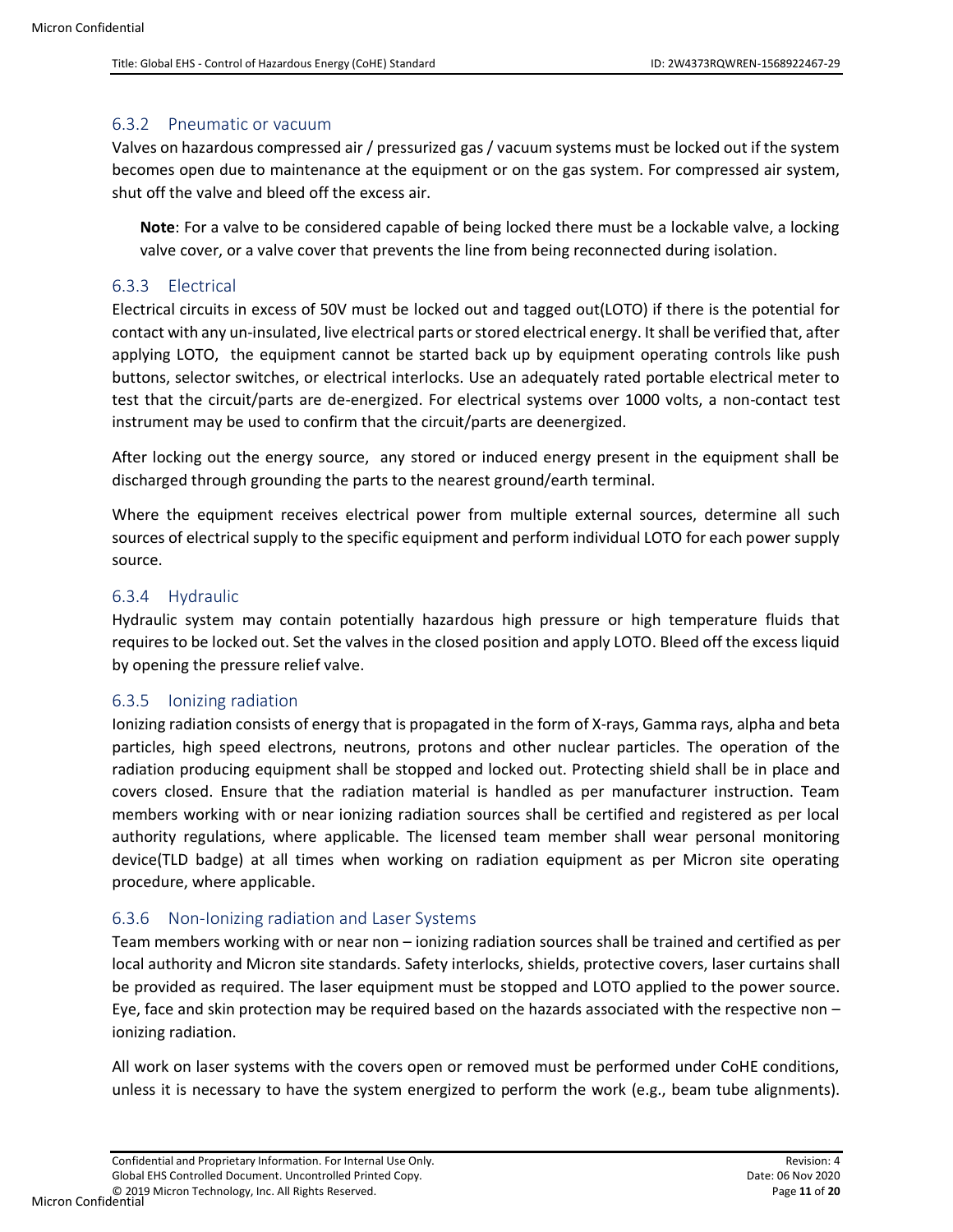Work on such a laser system must be performed only by trained personnel using appropriate protective equipment including laser curtains, eyewear, protective garments as required by manufacturer safety instructions. Team members working with or near nonionizing radiation including Laser sources shall be certified and registered as per local authority regulations, where applicable.

#### <span id="page-11-0"></span>6.3.7 Thermal Energy

Ensure that all energy sources are isolated and locked out. The surface temperature hazard limit for external equipment surfaces, metal handles and knobs shall be 60 Degrees Centigrade for momentary contact (less than 5 Seconds).

#### <span id="page-11-1"></span>6.3.8 Gas and Chemical

Valves on hazardous gas and chemical supply lines must be locked out when the piping system is opened at the equipment or distribution system. Gas and chemical systems must be purged and flushed prior to applying locks and tags.

- The use of the double block system for the CoHE of hazardous process material (HPM) gases and chemicals are required.
- Dual valve isolation for gas and chemicals are required for pressurized (>15psi) Hazardous Production Materials (HPMs). This requires that one valve be locked/tagged out and a second valve to be closed between the source of hazard and the Authorized Worker.
- Exception: When there is only one valve in the pipeline for lockout and tagout or other lockout implementations difficulties or multiple tool impact, it is acceptable to lockout and tagout the single valve with appropriate protective risk control measures. Control measures and appropriate PPE shall be identified based on Risk assessment/JHA. Site must consider the nature of chemistry and determine potential hazards for different types of chemicals in the distribution system including Pyrophoric, Toxics, TMAH etc.

#### <span id="page-11-2"></span>6.3.9 Unacceptable Means

Controlling or isolating hazardous energies using interlocks, push buttons (EMOs), selector switches, software controls, light curtains, and control circuit devices is unacceptable.

### <span id="page-11-3"></span>6.4 General Lockout/Tagout Requirements

Prior to locking out a piece of equipment for servicing or maintenance the Authorized Worker should:

- Read and understand the EIP.
- Review the Risk Assessment (or JHA) for the task.
- Obtain the locks, devices, and tags.

The Authorized Worker must conduct the following steps to complete an effective lockout of the equipment:

- 1. Notify the Affected Workers that the equipment will be locked out.
- 2. Follow the equipment specific EIPs.
- 3. Shut down equipment by following the appropriate steps.
- 4. Isolate the equipment from all hazardous energy sources.
- 5. Apply the individual lockout device to each energy isolation device.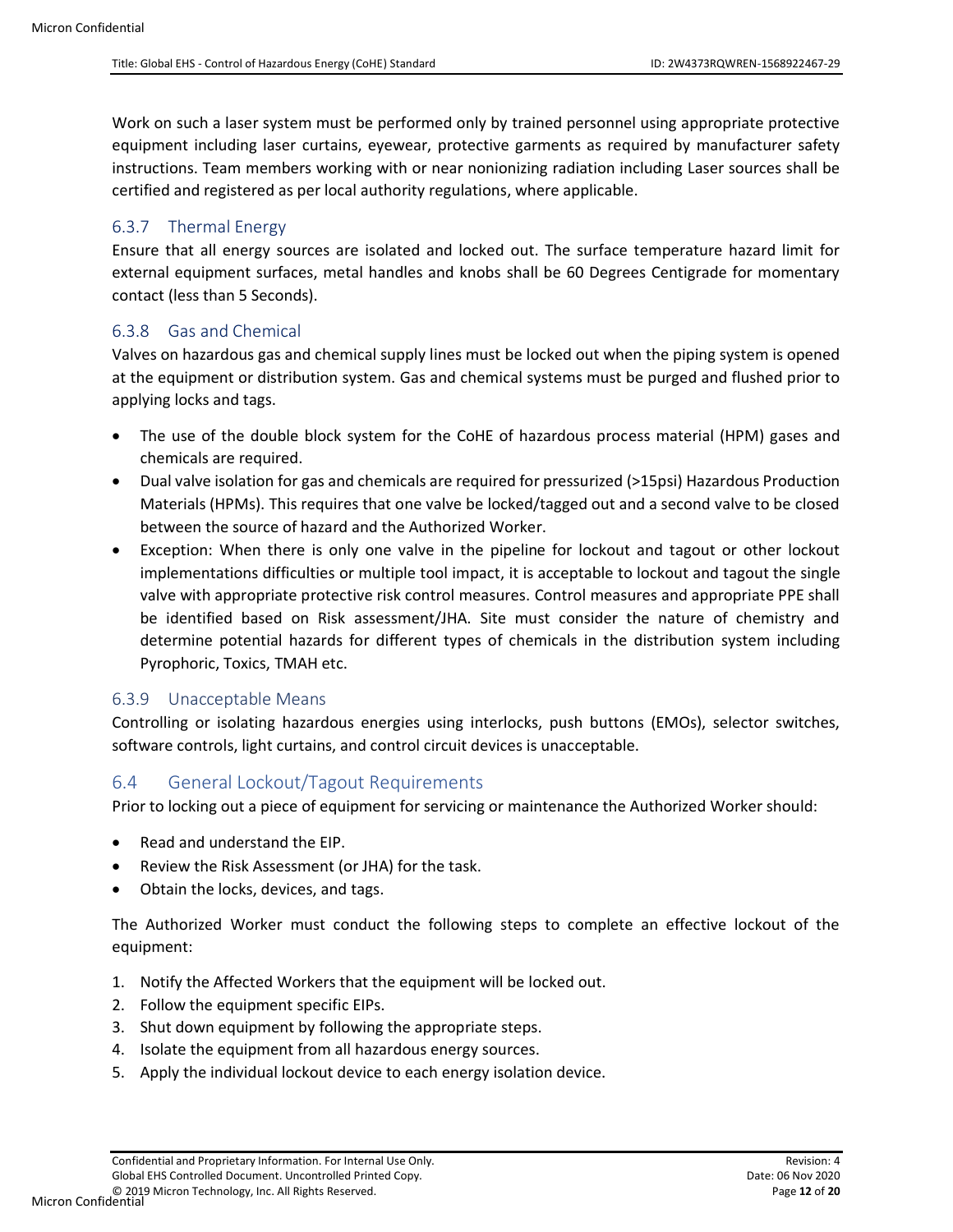6. Dissipate, drain, restrain, or safely release any stored or residual energy in the system after the lockout device has been applied.

**Note**: Use appropriate safety procedures (purging or flushing) and precautions when dissipating or draining systems that have been exposed to HPMs.

- 7. Verify that all sources of hazardous energy have been isolated after ensuring all Affected Worker have been removed from the Danger Zone. This can be done by measuring the voltage or energy with a meter or gauge and by trying to start the equipment. For electrical work, conduct a Three-Point Check. **Note**: Don the appropriate electrical PPE if measurements will be taken on unguarded electrical components that could be live.
- 8. Be sure to return all switches and/or breakers to the neutral or off position after testing.
- 9. The equipment is now locked out.

The Authorized Worker must conduct the following steps to return the equipment to service:

- 1. Inspect the work area to ensure that:
	- o All nonessential items, tools, etc., have been removed from the Danger Zone
	- o All the guarding and safety controls have been properly replaced
- 2. Notify affected workers and ensure that all personnel are in a safe location before re-energization.
- 3. Verify that the controls are in the neutral or off position.
- 4. Remove the lockout devices and reenergize the equipment according to start up procedures. **IMPORTANT**: Only the Authorized Worker who applied the device can remove each lockout or tagout device.
- 5. Reinstall, restore, and verify any safety devices including interlocks, photohelics, leak detectors, guards, panels, covers, etc., are enabled and reinstalled prior to releasing the equipment to production.

**Note**: Ensure that any "jumpers" are removed.

6. Notify Affected Workers that the servicing or maintenance of equipment is complete and ready for use.

# <span id="page-12-0"></span>6.5 Temporary Removal of Lock and Tags for Testing or Positioning

Lockout devices may be removed temporarily for testing or positioning of subsystems on equipment. For situations in which lockout devices must be temporarily removed from the energy isolating device and the equipment energized to test or position the equipment, follow the steps below:

- 1. Clear equipment of tools and materials.
- 2. Remove "Affected Workers" from equipment area.
- 3. Remove lockout devices.
- 4. Energize and proceed with testing or positioning.
- 5. De-energize all systems and reapply energy control measures in accordance with procedures following testing or repositioning.

Alternative measures must be used during this time to protect workers from hazardous energy where necessary. If the process for the temporary removal of lockout devices is not documented in the equipment specific EIP, a Job Hazard Analysis / risk Assessment must be completed prior to the temporary removal of lockout devices. The following guidelines are used when testing equipment:

• Wear the appropriate PPE.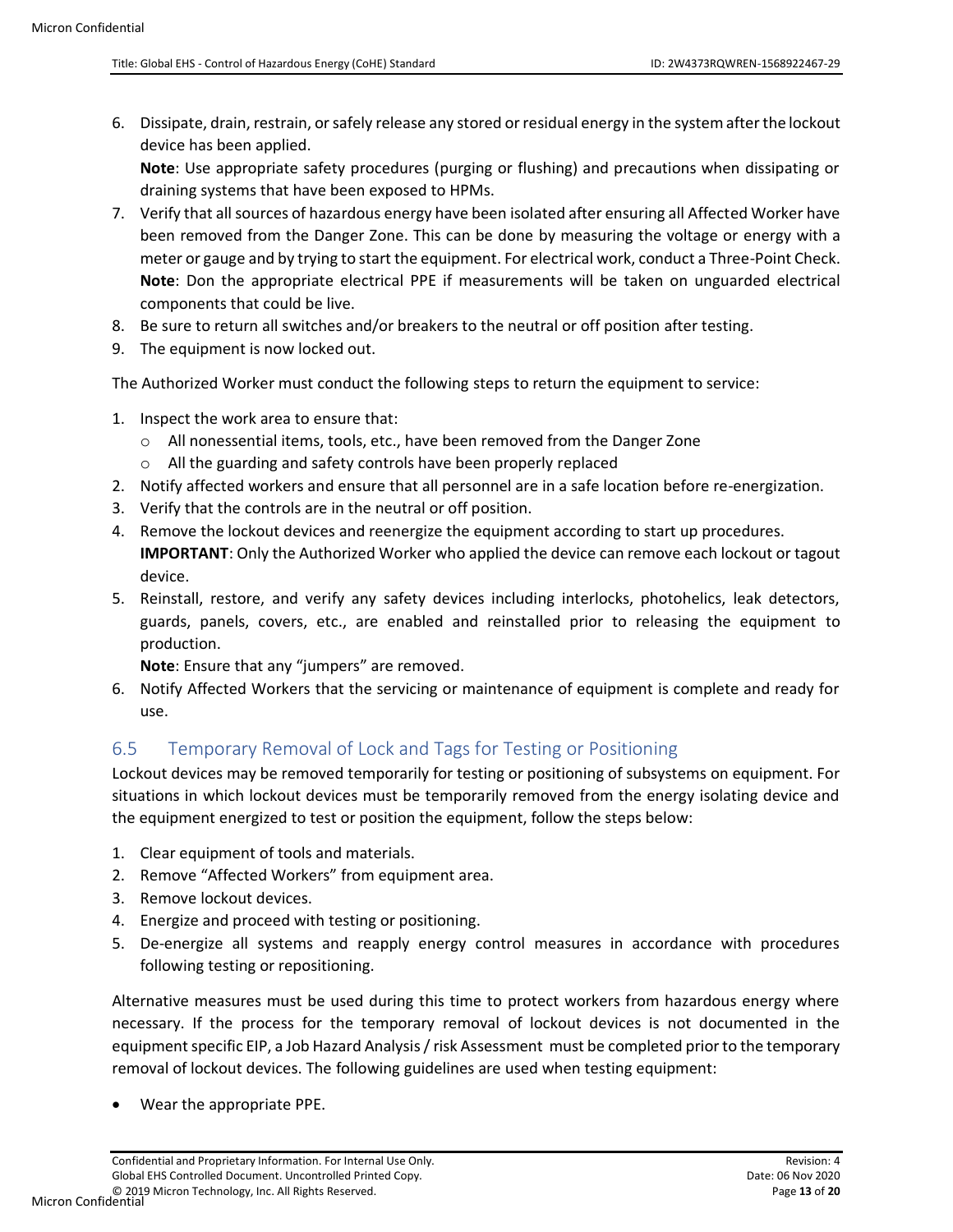- Use a tool or other device to activate sensors or switches in areas where pinch or crush hazards exist to ensure physical separation from the hazard.
- Be aware of possible pinch points and other Danger Zones to avoid contact.
- Ensure that tools or your body cannot contact the live electrical parts. Work on systems with uninsulated electrical parts including metering and testing is prohibited unless further electrical safety training has been completed.
- Ensure that full time supervision is done, or a buddy system is followed while the work is carried out.
- Verify that any safety devices including interlocks, photohelics, leak detectors, guards, panels, covers, etc., are enabled prior to releasing the equipment to production. **Note**: Ensure that any "jumpers" are removed.
- Safety interlocks are not considered adequate for protection during service and maintenance applications.

### <span id="page-13-0"></span>6.6 Shift Change or Transfer

- If the work on the equipment or system will be continued by the oncoming shift, it is essential that the workers going off-shift and the oncoming workers meet to conduct the transfer of responsibility for the lockout. This shall be done by:
	- $\circ$  At least one worker going off-shift must meet at least one oncoming worker at the equipment or system being locked out and provide information about the status of the work to oncoming workers.
	- $\circ$  The oncoming worker must attach his/her lockout device before the last worker going off-shift removes his/her lockout device.
		- **IMPORTANT**: It is never acceptable to simply hand off the keys and switch names on the tags.
	- $\circ$  No worker shall interfere with another person's lockout device, or try to start any equipment under someone else's lockout device.
- If the work on the equipment or system will be continued when workers return for their next scheduled work shift, and during the interim the equipment will remain out of service and will not be subject to additional service or maintenance work by others, the following should be done:
	- $\circ$  Authorized Workers may leave their lockout devices in place if the work activity is scheduled to continue during their next work shift.
	- o Authorized Workers must re-verify zero energy prior to resuming work on the equipment.

# <span id="page-13-1"></span>6.7 Group CoHE

A group CoHE may be used where there are multiple energy control points and it becomes inefficient or inconvenient for all Authorized Workers to affix their personal lockout devices at each energy isolation point. The group may include contractors and/or vendors, and may cross shifts. The group procedure is as follows:

If used the [Micron Lockout/Tagout Group Permit](#page-8-0) or an equivalent form containing the same information shall be attached to all group lock boxes to help identify the sources of energy and the devices used to isolate them: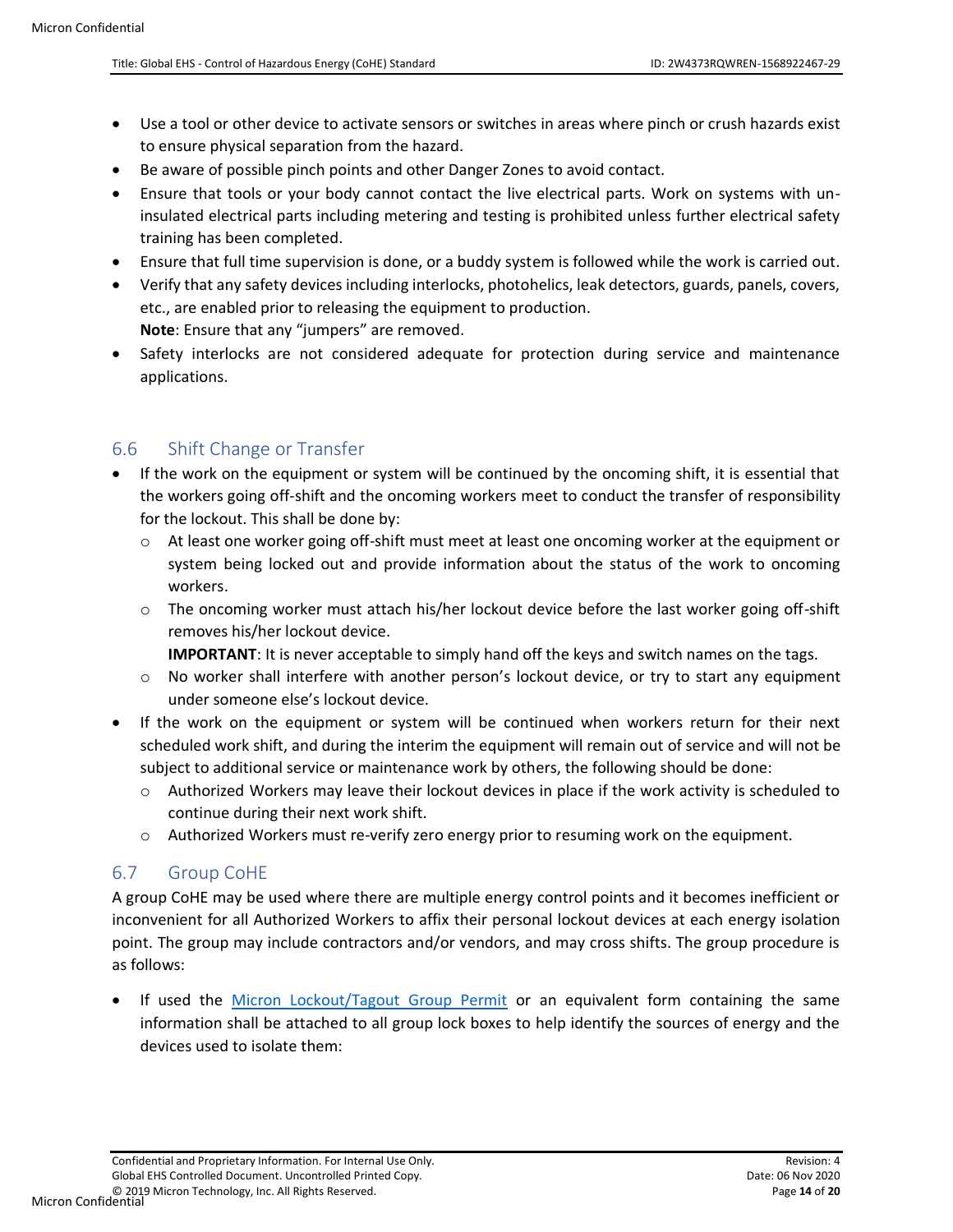- $\circ$  An Authorized Worker must be designated as the Primary Authorized Worker (The Primary Authorized Worker does not need to be in a formal leadership role) who will be responsible for the work at all times. That responsibility can change from one person to another.
- $\circ$  During group lockout, the tags used with the group lock shall include enough information that it is clear that the lock is being used for group lockout, and the group lock box can be located.

**Note**: A tag identifying an individual does not identify group lockout and therefore does not meet this requirement.

The Primary Authorized Worker, who is leading the work, must:

- 1. Follow all the steps outlined in Section 6.4 of this document.
- 2. Place the group lockout device key(s) in a lockout box and place his/her individual lockout device on the lockout box (a hasp may be used to provide enough locations for all Authorized Workers).
- 3. All Authorized Workers working on the equipment who may be exposed to a hazardous energy must observe the CoHE and the verification of zero energy or must personally confirm the lockout and verify zero energy.
- 4. If used, the [Micron Lockout/Tagout Group Permit](#page-8-0) or an equivalent form containing the same information shall be attached to all group lock boxes or the Facilities Control Room to help identify the sources of energy and the devices used to isolate them.
- 5. All additional Authorized Workers, contractors, or vendors involved with the CoHE must place their own personnel locks on the lockout box.
- 6. The equipment is now locked out.
- 7. Any person joining the work in progress must verify zero energy and must have control in the form of a lock on the lockout box.
- 8. As each Authorized Worker completes his or her portion of the work, that person may remove his or her lockout device from the lock box.
- 9. After the locks of all the other Authorized Workers have been removed, the Primary Authorized Worker must follow the process to restore the equipment to service as described above.

# <span id="page-14-0"></span>6.8 Non-Standard Lock Removal Procedure

Lockout devices shall be installed and removed by the same worker. If the Authorized Worker who applied the lockout device is not available or able (i.e., abandoned locks, lost key, unavailable key, or other similar situation) to remove it, a supervisor must perform the following steps below prior to device removal. The use of this procedure requires that both a supervisor and an Authorized Worker complete the [Non-](#page-8-0)[Standard Lock Removal Form.](#page-8-0) 

- 1. Document the reason that the lock must be removed prior to the Authorized Worker returning to remove the lock.
- 2. Document attempts to contact the owner on the [Non-Standard Lock Removal Form.](#page-8-0)
- 3. Evaluate the entire system to ensure that the system is safe to start. (Names are documented on the form.)
- 4. Contact Site EHS for assistance in obtaining the "Master" key or bolt cutters.
- 5. Site EHS or designee removes the lockout device.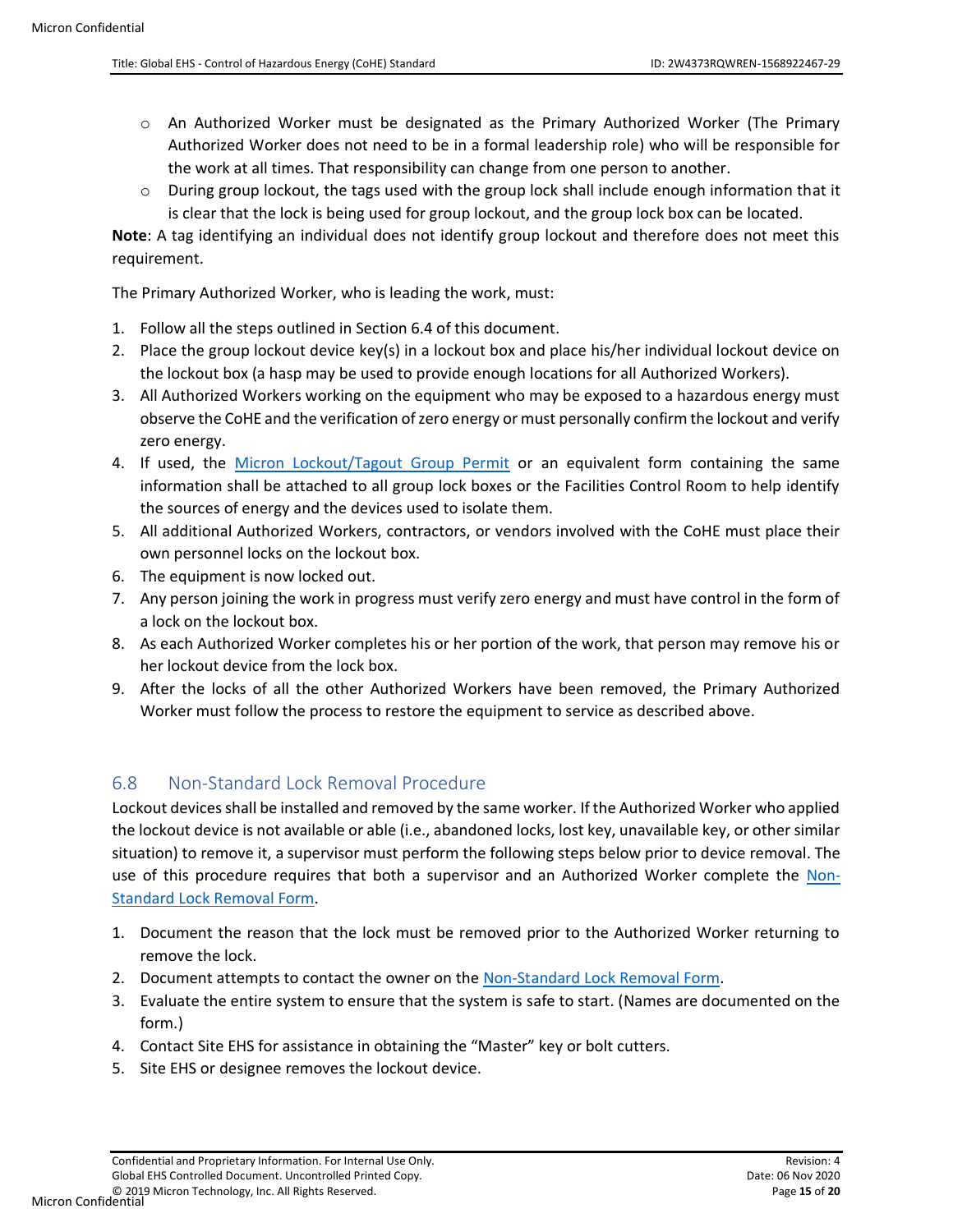6. If contact cannot be made with the worker whose equipment was removed, the worker **AND** their supervisor must be made aware of the removal and the state of the system before the start of the next scheduled work shift.

### <span id="page-15-0"></span>6.9 Operational Locks

- Locks referred to as: "operations" "system", "denied access", "facilities", or "custodial" should not be used to control hazardous energy while performing servicing or maintenance. Operational locks are used in a manner that does not have a potential to expose workers to hazardous energies. Examples of when the operational locks are used include:
	- $\circ$  System, equipment, or machinery is secured to prevent its operation when under engineering control or product quality is inferior.
	- o System, equipment, or machine is secured to prevent its operation when demolition is scheduled.
	- $\circ$  Installation is complete or in progress, but the system, equipment, or machine has not been qualified and, therefore, not released for use.
	- $\circ$  To secure valves/controls which are set at a prescribed position to maintain system integrity.
- Operational locks are used to protect systems or equipment, not workers. To protect the integrity of the CoHE program, lockout devices, as described in this document, shall not be used as operational locks. Operational locks must not be red in color.
- If a worker needs to perform maintenance or servicing on equipment that has previously had an operational lock applied, then a lockout device must accompany the operational lock. When using an operational lock and lockout device, the lockout device must be placed in a location that ensures worker safety in the event the operational lock is removed.

# <span id="page-15-1"></span>6.10 Equipment Specific Energy Isolation Procedure (EIP)

• A lock is not required to be applied to plug and cord equipment, provided the plug is unplugged and under the exclusive control (within one (1) meter and in line of sight) and immediate supervision of the worker performing the work for the duration of the task.

**Note**: This does not apply when more than one (1) worker is working on the equipment.

- EIPs shall be written into preventive maintenance, equipment documentation, or other relevant procedures. Equipment-specific EIPs shall be written for each type of equipment. The EIP should describe:
	- $\circ$  A summary assessment of each hazardous energy source that may be encountered, the magnitude of each hazard, and instruction on how to protect workers including Authorized Workers from each hazard
	- $\circ$  The types of protection to be applied including engineered, administrative controls and lockout of the hazardous energy source
	- $\circ$  Specific procedural steps for the placement, removal, and transfer of Energy Isolating Devices and locks
	- o Specific procedural steps for shutting down, isolating, blocking, and securing equipment to control Hazardous Energy
	- o Specific procedural steps for dissipating or removing any hazardous or stored energy present downstream of the lock following lockout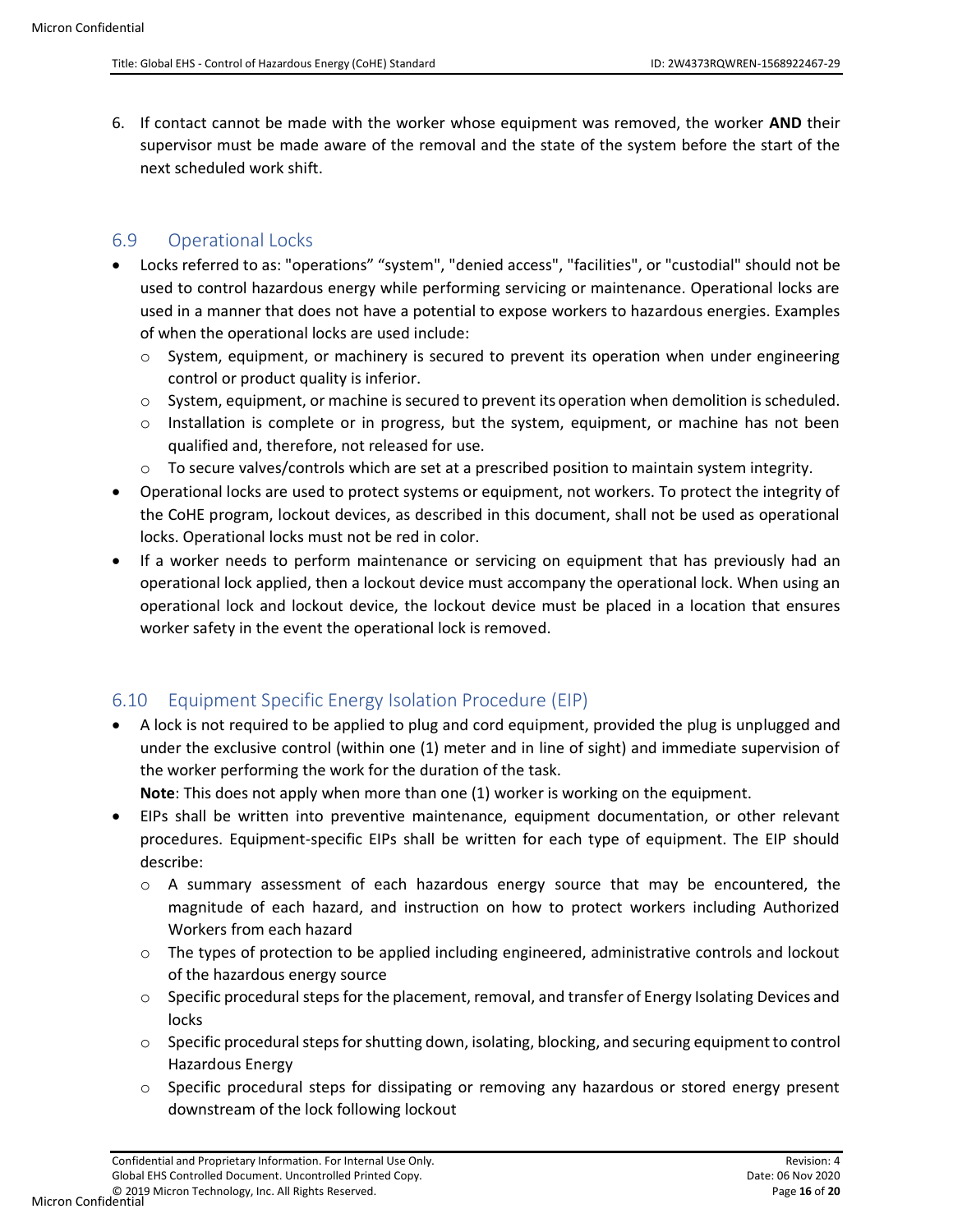- $\circ$  Specific requirements for testing a machine or equipment to verify the effectiveness of CoHE and other energy control measures
- $\circ$  If applicable, specific procedural steps for the temporary removal of energy isolating devices for testing or positioning of subsystems on equipment
- Workers who encounter a potential source of hazardous energy that is not identified on the equipment specific EIPs, or who do not understand or question the effectiveness of the control method identified should:
	- o Immediately stop work
	- o Remove themselves from area with the potential hazardous energy
	- $\circ$  Ensure that the equipment is left in a safe condition and causes no hazardous exposure to other workers in the area
	- o Contact their supervisor or trainer for resolution of their concerns

### <span id="page-16-0"></span>6.11 Annual Inspection of Energy Isolation Procedures

Department or section managers are responsible to make sure that inspections are conducted annually using the [EIP Annual Review Form.](#page-8-0) The purpose of the inspection is to ensure effectiveness of the EIP in controlling the hazardous energy and to ensure compliance with CoHE operation requirements.

- The annual inspection is conducted by an Authorized Worker that either:
	- $\circ$  Observes the physical lockouts(s) of equipment by at least one other Authorized worker or
	- $\circ$  Reviews/confirms the point(s) of energy isolation at the equipment location with at least one other Authorized Worker.
- The inspection is triggered by the Periodic Document Review Process. If a deficiency is noted or a change to an EIP is needed, the equipment owner must:
	- o Identify the change(s) and update the EIP
	- o Define who will be impacted or affected by the change
	- o Communicate any changes through any effective means to all Authorized Workers. Examples include the following: engineering change notifications (ECNs), workflow, and re-certification to the EIPs.

# <span id="page-16-1"></span>6.12 Training Requirements

All Authorized Workers are trained on the principles of energy isolation and the specific policies covered in this document. Technicians and engineers are trained (including hands-on training) on specific energy isolation procedures prior to performing servicing and maintenance on a particular piece of equipment. The training is documented in Micron's learning management system.

Control of Hazardous Energy training is conducted as follows:

- Contractors The Micron CoHE program is described in the New Contractor/Vendor Orientation.
- Affected Workers The Micron CoHE program is described in Team Member Orientation.
- Authorized Team Members (Workers) Control of Hazardous Energy training (LE# 156660) and individual EIP training conducted by departments.

Retraining will occur if the following occurs:

- On an annual basis
- Change to the EIP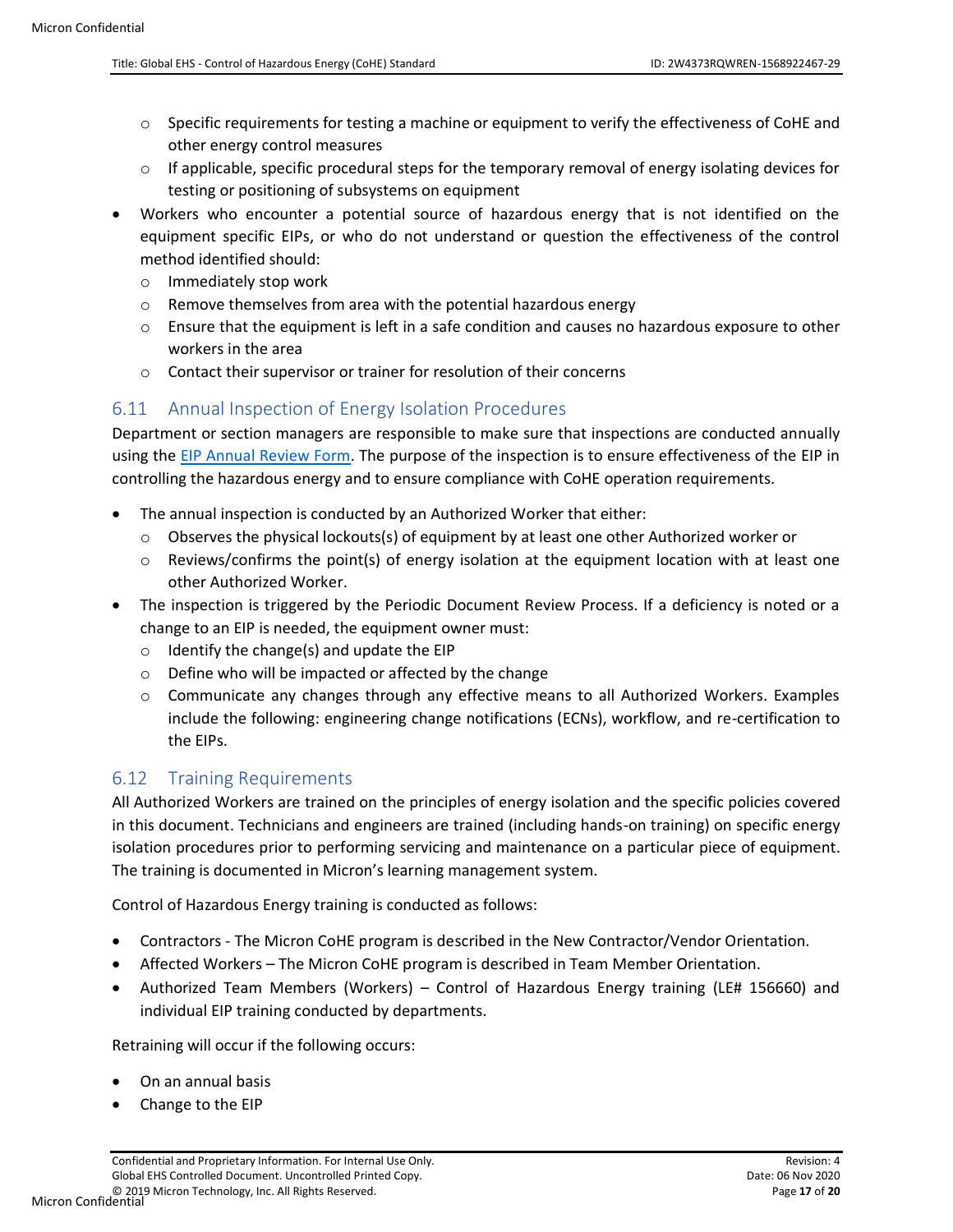- Change in Corporate Control of Hazardous Energy Standard
- Change in job position
- Change in the equipment
- Demonstrated lack of understanding or proficiency **Note**: EIP re-training is not required for tools that have a single source of energy.

#### <span id="page-17-0"></span>6.13 Training Matrix

| <b>Audience</b>     | <b>Timing</b> | <b>Requirements</b>           | <b>Training Material</b>    |
|---------------------|---------------|-------------------------------|-----------------------------|
| <b>EHS Staff</b>    | 3 hours       | Attend Class and<br>$\bullet$ | <b>Link to Presentation</b> |
|                     |               | complete assessment           | CoHE training aid           |
| All Team Members,   | Awareness     | In TMO<br>٠                   | Content in TMO              |
| Contractors, Temps  |               |                               |                             |
| Program Participant | 1.5 Hours     | Attend Class and<br>$\bullet$ | <b>Link to Presentation</b> |
| (Authorized Worker) |               | complete assessment           | CoHE training aid           |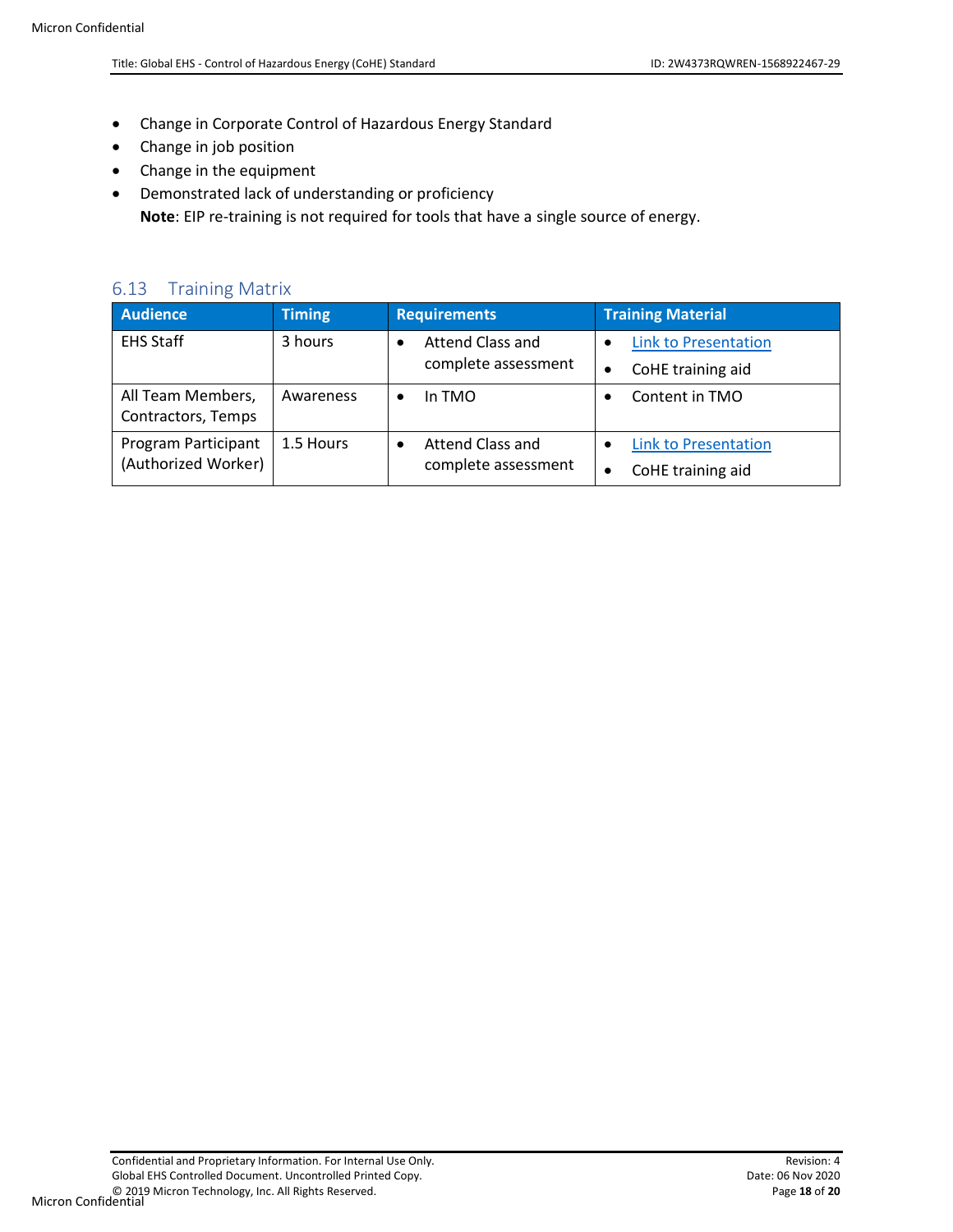# <span id="page-18-0"></span>7 Appendices

Nil

# <span id="page-18-1"></span>8 Document Control

| <b>Items</b>        | <b>Details</b>                                                                                                                                                                                                                                                                                                                                                                                                                       |  |  |  |
|---------------------|--------------------------------------------------------------------------------------------------------------------------------------------------------------------------------------------------------------------------------------------------------------------------------------------------------------------------------------------------------------------------------------------------------------------------------------|--|--|--|
| <b>ECN Facility</b> | <b>CORP EHS</b>                                                                                                                                                                                                                                                                                                                                                                                                                      |  |  |  |
| <b>ECN Area</b>     | <b>EHS SAFETY</b>                                                                                                                                                                                                                                                                                                                                                                                                                    |  |  |  |
| Approval            | This document is approved by:                                                                                                                                                                                                                                                                                                                                                                                                        |  |  |  |
|                     | GLOBAL_EHS_SEAL_LT                                                                                                                                                                                                                                                                                                                                                                                                                   |  |  |  |
| Notification        | Notification of changes to this document is managed through Micron's Engineering<br>Change Notification (ECN) process to the following:<br><b>GLOBAL EHS</b><br>٠<br>GLOBAL EHS MANAGERS<br>$\bullet$<br>GLOBAL EHS SEAL LT<br>$\bullet$<br>GLOBAL EHS TEAM MEMBERS<br>MCT_CPEE_LEADERS<br>٠<br>GLOBAL_FAC_NOTIFY<br>٠<br>GLOBAL_FAC_MANAGER<br>٠<br><b>KEG PROBE</b><br>٠<br>TSE KEG MOD<br>$\bullet$<br>TSE KEG COK INTERFACE<br>٠ |  |  |  |
|                     | TSE_KEG_SSD<br>٠<br>TSE_KEG_BURNATE<br>$\bullet$                                                                                                                                                                                                                                                                                                                                                                                     |  |  |  |
|                     | TSE TEE INTEGRATION<br>٠                                                                                                                                                                                                                                                                                                                                                                                                             |  |  |  |
|                     | SIGDOC GLOBAL EHS NTF<br>٠<br>PDE EQUIPMENT                                                                                                                                                                                                                                                                                                                                                                                          |  |  |  |
| Review              | This document will be reviewed at least biennially (once per two years) by Global EHS /<br>PSM through the Periodic Document Review (PDR) process.                                                                                                                                                                                                                                                                                   |  |  |  |